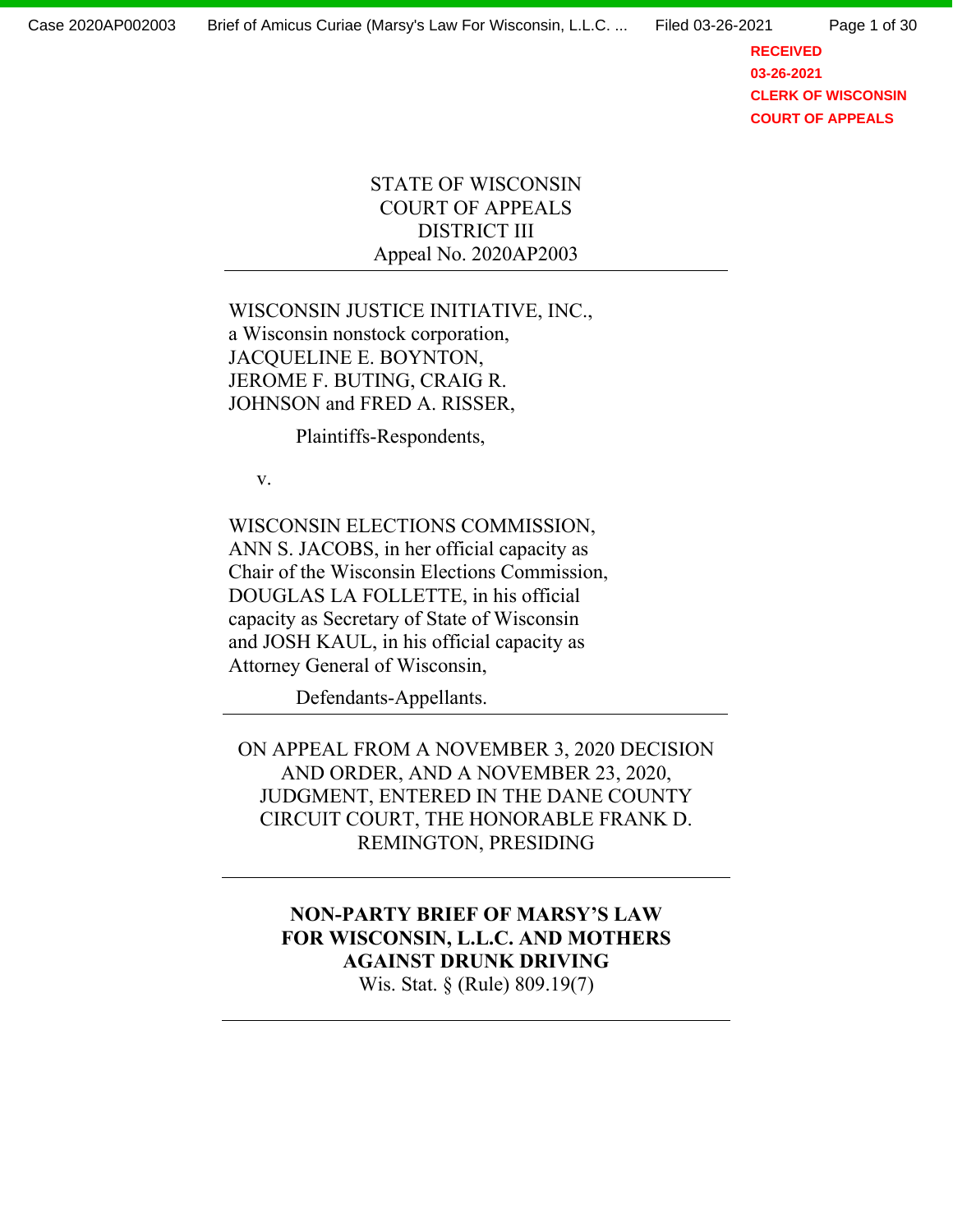GODFREY & KAHN, S.C. Mike Wittenwyler, State Bar No. 1025895 Kendall W. Harrison, State Bar No. 1023438 Maxted M. Lenz, State Bar No. 1104692 1 East Main St., Suite 500 Madison, WI 53703 (608) 257-3911 mwittenw@gklaw.com kharrison@gklaw.com mlenz@gklaw.com

*Attorneys for Non-Parties Marsy's Law for Wisconsin, L.L.C. and Mothers Against Drunk Driving*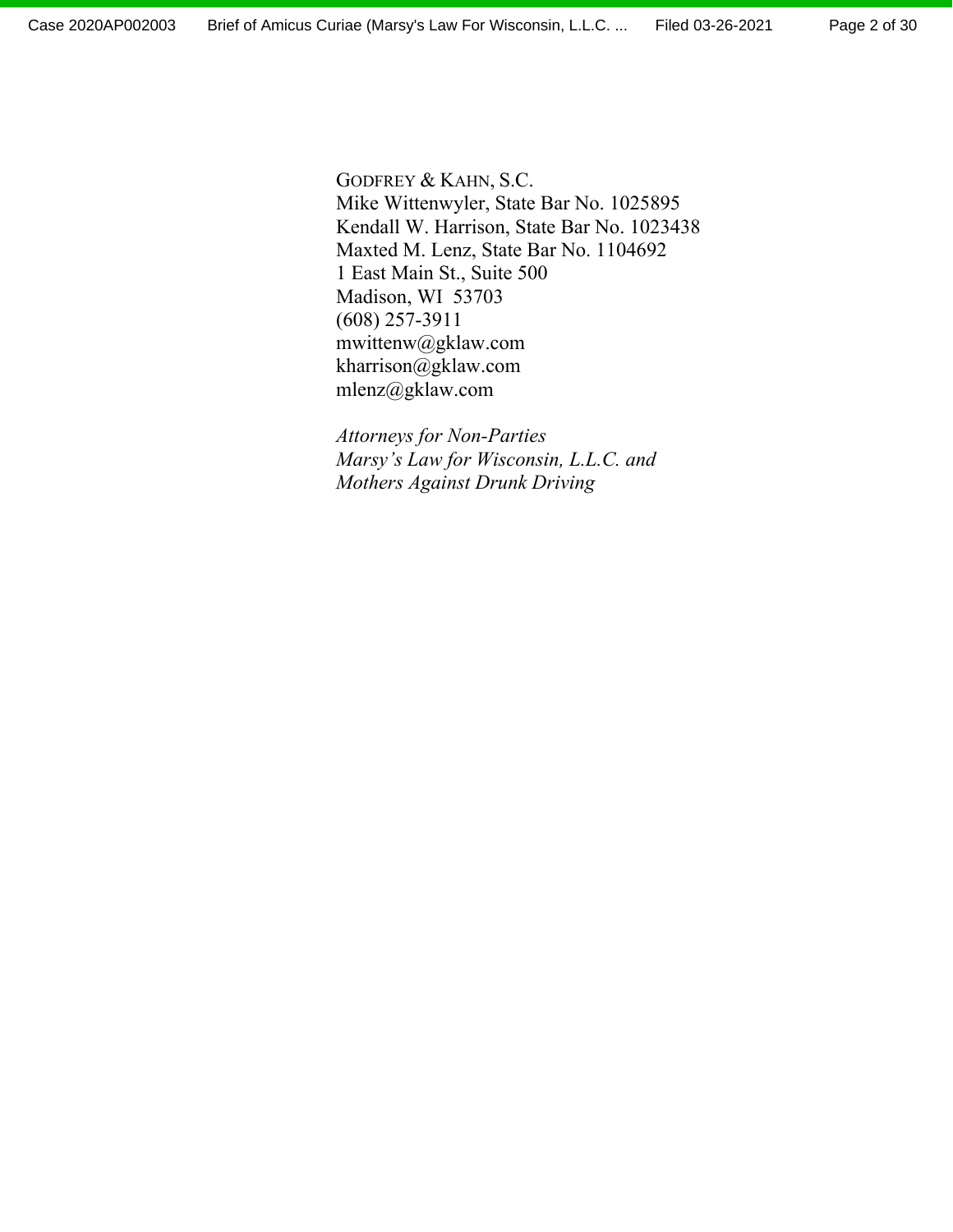# **TABLE OF CONTENTS**

|         |                                  |                                                                                                                                                                                    | Page |  |  |
|---------|----------------------------------|------------------------------------------------------------------------------------------------------------------------------------------------------------------------------------|------|--|--|
|         |                                  |                                                                                                                                                                                    |      |  |  |
|         |                                  |                                                                                                                                                                                    |      |  |  |
|         |                                  |                                                                                                                                                                                    |      |  |  |
| I.      |                                  |                                                                                                                                                                                    |      |  |  |
|         | A.                               | A Brief History of Victimhood in                                                                                                                                                   |      |  |  |
|         | <b>B.</b>                        |                                                                                                                                                                                    |      |  |  |
|         | $\overline{C}$ .                 |                                                                                                                                                                                    |      |  |  |
|         | D.                               |                                                                                                                                                                                    |      |  |  |
| $\Pi$ . | WISCONSIN'S 2020 VICTIMS' RIGHTS |                                                                                                                                                                                    |      |  |  |
|         | A <sub>1</sub>                   |                                                                                                                                                                                    |      |  |  |
|         | <b>B.</b>                        | Contemporaneous Analysis of the                                                                                                                                                    |      |  |  |
| III.    |                                  | THE APRIL 2020 BALLOT QUESTION<br><b>ACCURATELY AND CONCISELY</b><br><b>INFORMED VOTERS OF THE SCOPE OF</b><br>THE VICTIMS' RIGHTS AMENDMENT,<br>WHICH INCLUDED A SINGLE SUBJECT16 |      |  |  |
|         |                                  |                                                                                                                                                                                    |      |  |  |
|         |                                  |                                                                                                                                                                                    |      |  |  |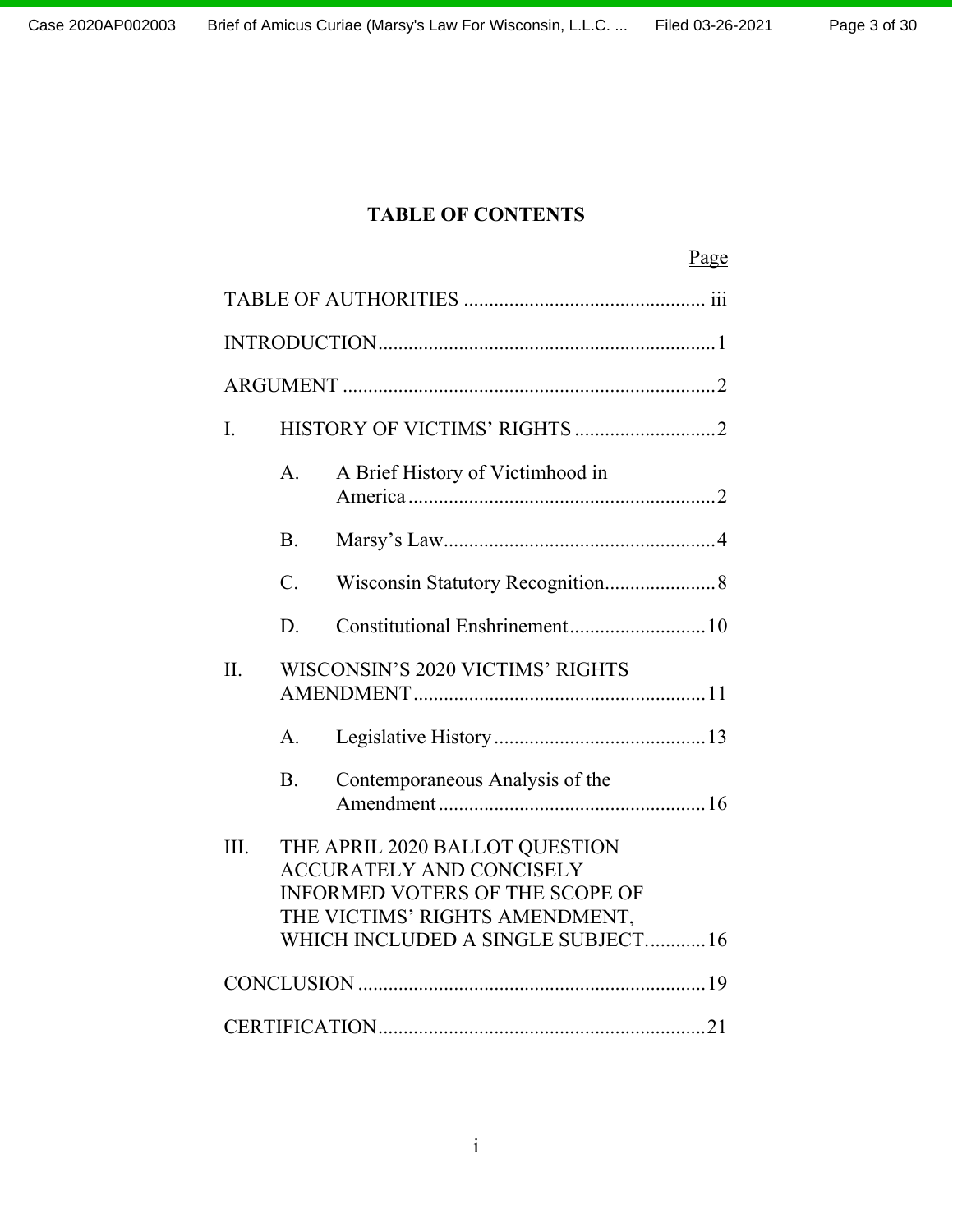# CERTIFICATION OF COMPLIANCE WITH RULE 809.19(12) ....................................................... 22 CERTIFICATE OF SERVICE .............................................. 23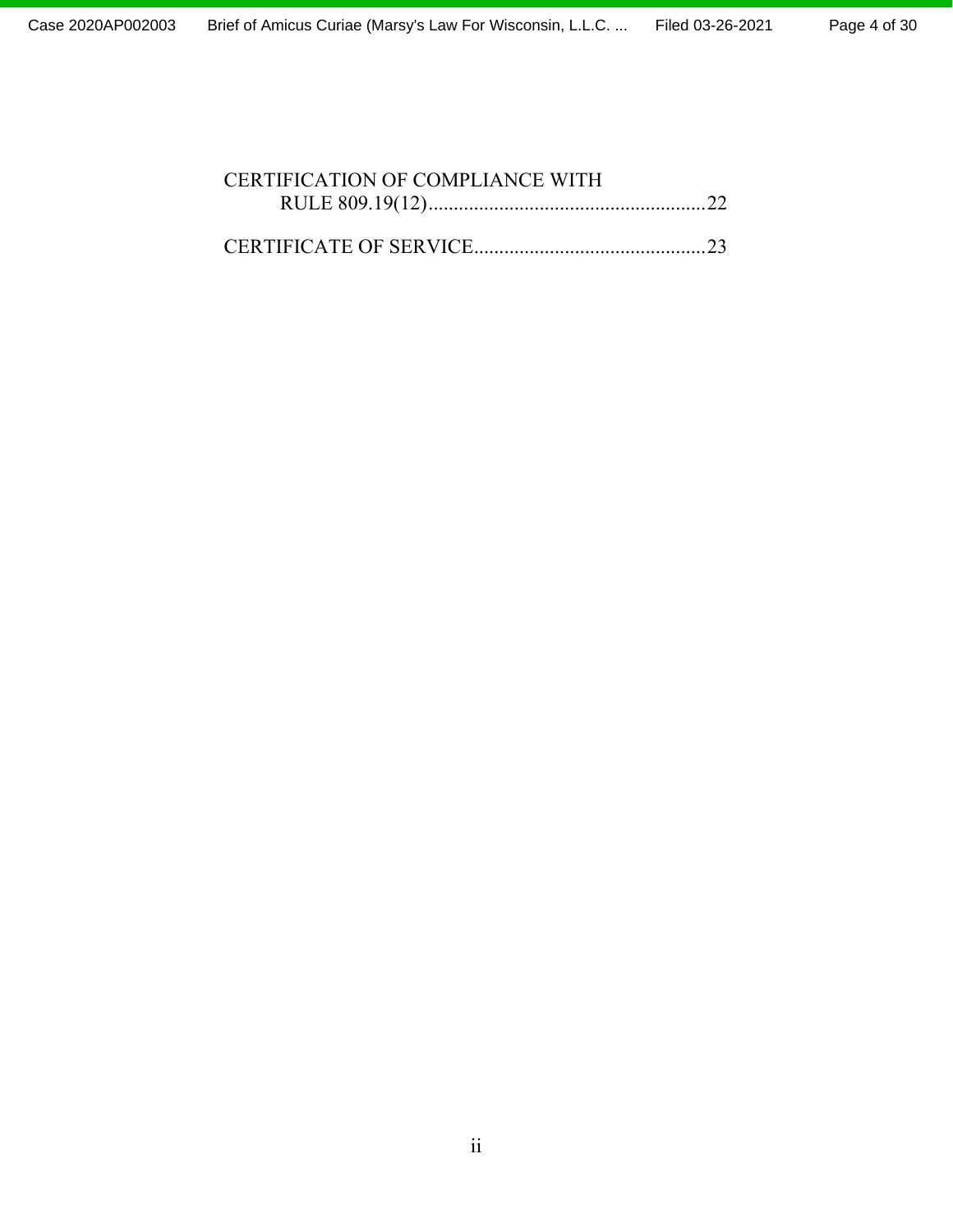Page 5 of 30

# **TABLE OF AUTHORITIES**

Page

# **OTHER AUTHORITIES**

| Colleen Sheehy-Church, MADD National             |
|--------------------------------------------------|
| President, Mothers Against Drunk Driving         |
| (MADD) supports Marsy's Law (SJR 53 and          |
| $A$ JR 47),                                      |
| https://docs.legis.wisconsin.gov/misc/lc/heari   |
| ng testimony and materials/2017/sjr53/sjr00      |
| 53 2017 06 15.pdf (last visited Mar. 24,         |
|                                                  |
|                                                  |
| David Nispel, Wis. Legis. Reference Bureau,      |
| Crime in Wisconsin: Responses from the           |
|                                                  |
|                                                  |
| Doyle Plugs Crime-Victim Bill, Wis. State J.,    |
|                                                  |
| Eye On Lobbying: Senate Joint Resolution 2,      |
| Wisconsin Ethics Commission,                     |
| https://lobbying.wi.gov/What/BillInformation     |
|                                                  |
| /2019REG/Information/15969 (last visited         |
|                                                  |
| Eye On Lobbying: Senate Joint Resolution 53,     |
| Wisconsin Ethics Commission,                     |
| https://lobbying.wi.gov/What/BillInformation     |
| /2017REG/Information/14400 (last visited         |
|                                                  |
|                                                  |
| https://docs.legis.wisconsin.gov/misc/lc/hearing |
| testimony_and_materials/2019/sjr2/sjr0002_       |
| 2019 01 10.pdf (last visited Mar. 23, 2021) 14   |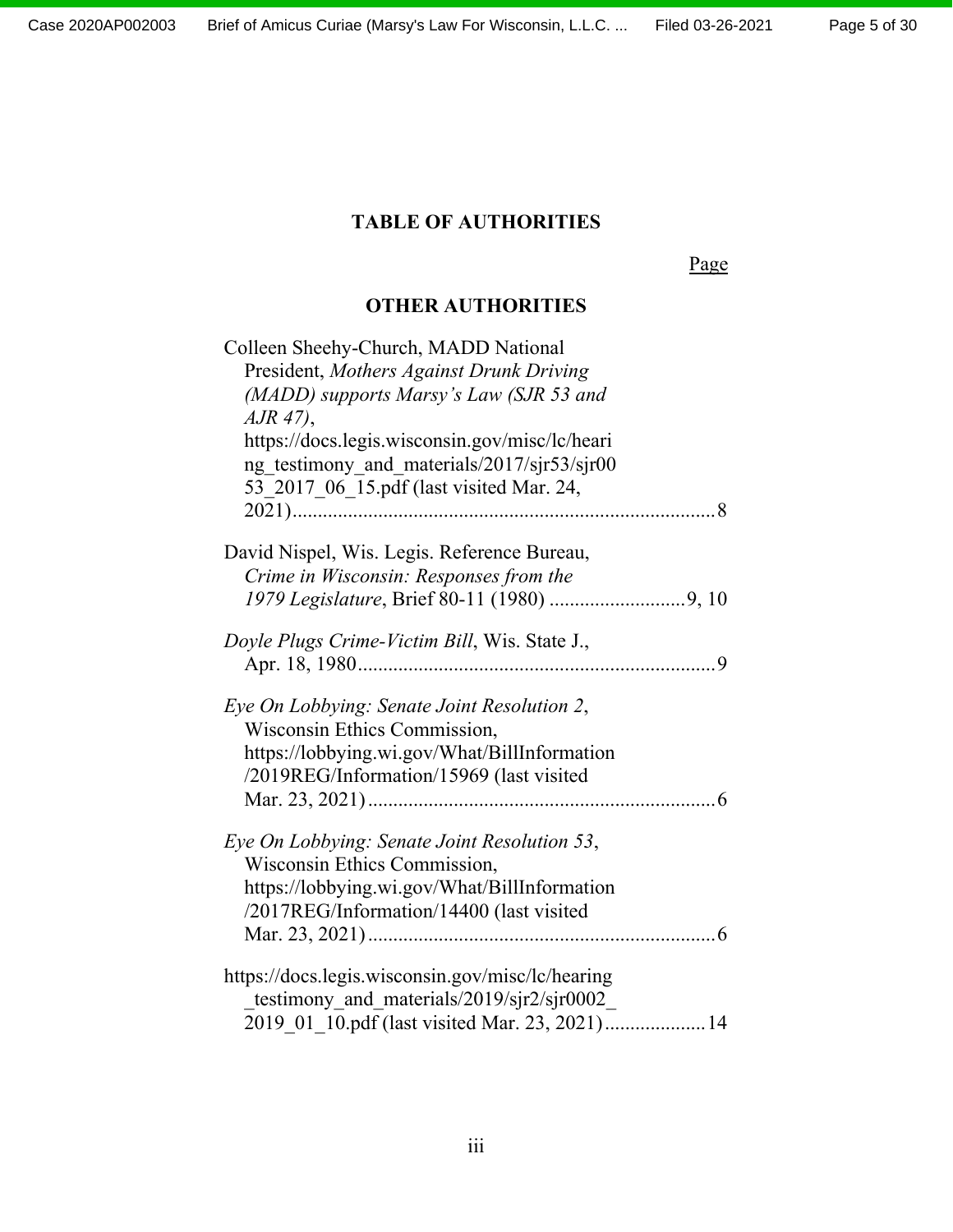| Jill J. Karofsky, <i>Wisconsin's History and the</i><br>Crime Victims Rights Movement 16,<br>https://docs.legis.wisconsin.gov/misc/lc/study<br>/2016/1492/030 november 14 2016 9 00 a<br>m_room_411_south/1_karofsky_ppt (last                                                                                                         |
|----------------------------------------------------------------------------------------------------------------------------------------------------------------------------------------------------------------------------------------------------------------------------------------------------------------------------------------|
| Jillian Slaight, Wis. Legis. Reference Bureau,<br>Constitutional Amendment Relating to Crime<br>Victims' Rights 1 (2020),<br>https://docs.legis.wisconsin.gov/misc/lrb/read<br>ing the constitution/crime victims rights a<br>mendment_5_1.pdf (last visited Mar. 23,                                                                  |
| Prepared Testimony of Attorney General Brad<br>D. Schimel, Testimony on Senate Joint                                                                                                                                                                                                                                                   |
| Proposition 9: The California Victims Bill of                                                                                                                                                                                                                                                                                          |
| Rebecca M. Donaldson et al., <i>Marsy's Law</i> :<br>Changes for Crime Victims?, Wis. Law.,<br>Sept. 8, 2020,<br>https://www.wisbar.org/NewsPublications/W<br>isconsinLawyer/Pages/Article.aspx?Volume=<br>93&Issue=8&ArticleID=27930#:~:text=Patri<br>ck%20Shirley%2C%20U.W.,their%20privac<br>y%20and%20other%20rights (last visited |
| Shirley S. Abrahamson, Redefining Roles: The<br>Victims' Rights Movement, 1985 UTAH L.                                                                                                                                                                                                                                                 |
| State of Wisconsin 1993-1994 Blue Book 883                                                                                                                                                                                                                                                                                             |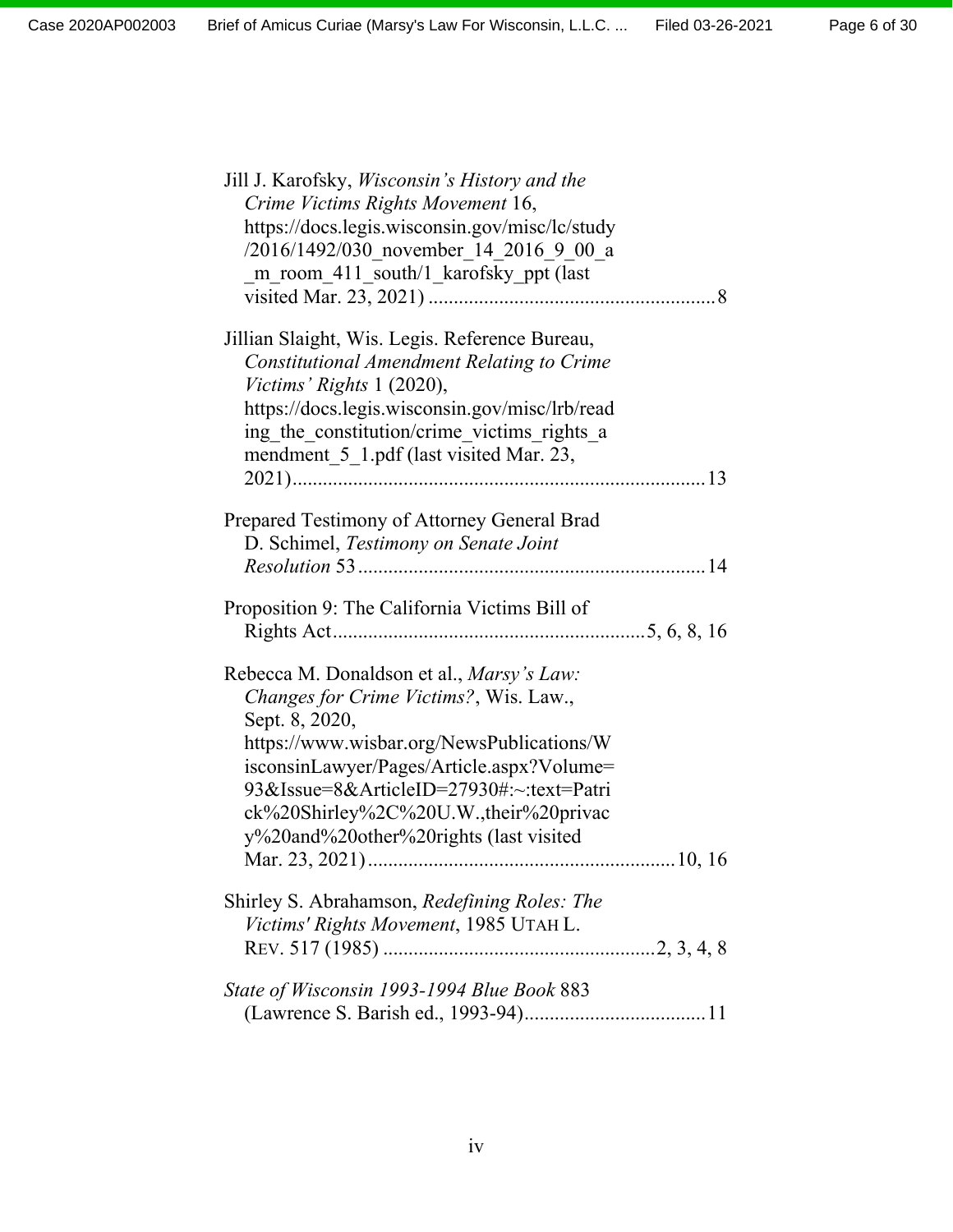| Todd Novak, Assembly Joint Resolution 47 14              |
|----------------------------------------------------------|
| Van H. Wanggaard, Testimony in Support of                |
| Senate Joint Resolution 53/Assembly Joint                |
|                                                          |
| Wis. Legislature, Senate Joint Resolution 2,             |
| https://docs.legis.wisconsin.gov/2019/propos             |
| als/reg/sen/joint resolution/sjr2 (last visited          |
| 12                                                       |
| Wis. Legislature, Senate Joint Resolution 53,            |
| https://docs.legis.wisconsin.gov/2017/propos             |
| als/reg/sen/joint resolution/sjr53 (last visited         |
| 12                                                       |
| Wisconsin constitution article I, section 9m  11, 18, 19 |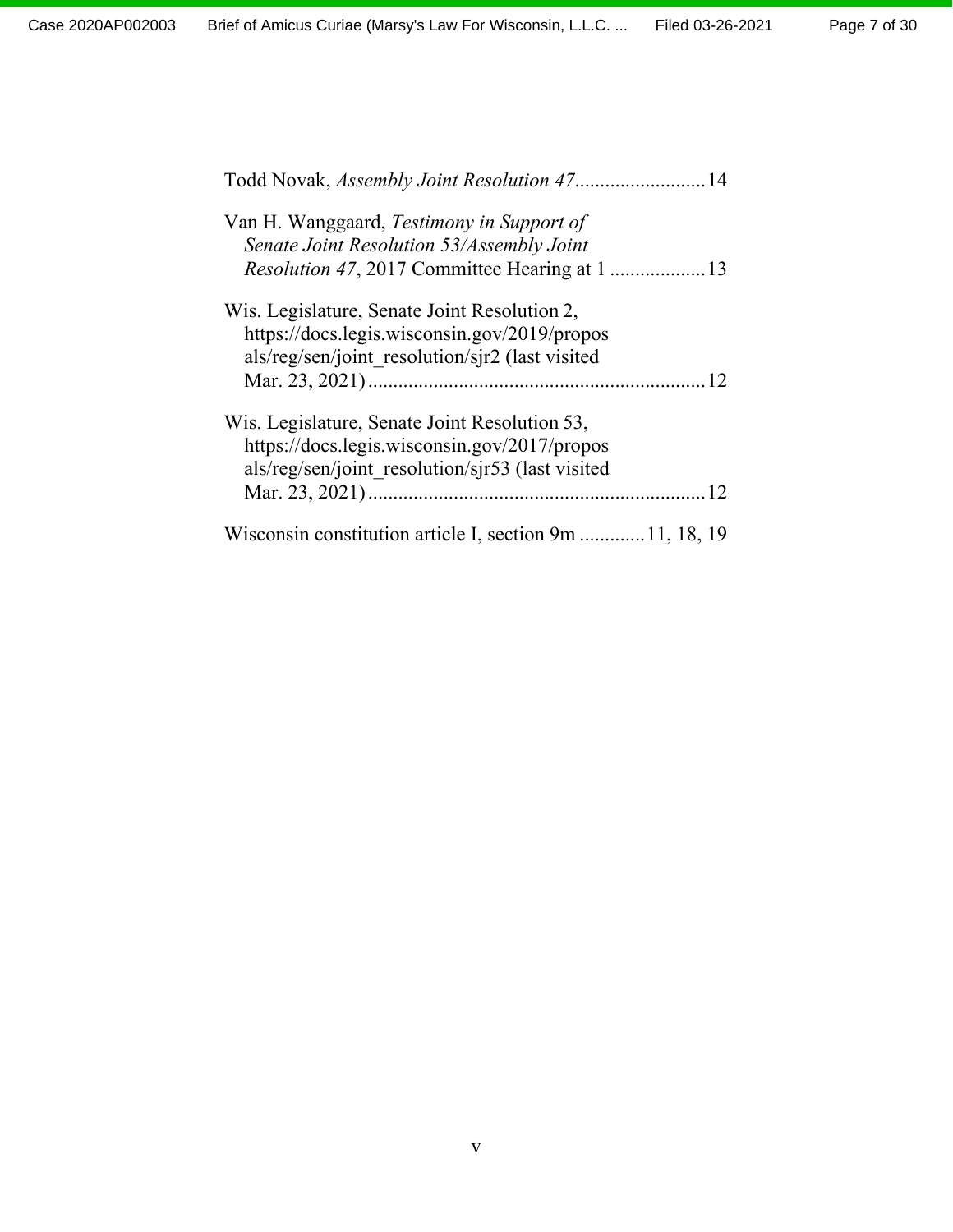#### **INTRODUCTION**

The trial court's decision is wrong. Most significantly, the court treated Wisconsin's criminal justice system as a zero-sum game, where granting more rights to victims necessarily takes rights from the accused. That is neither true in practice, nor is it supported by the plain language and legislative history of the recent constitutional amendment.

Defendants-Appellants have identified the flaws in the lower court decision. In essence, the court overstepped its constitutional bounds by nitpicking the ballot question rather than providing the appropriate deference to the legislature. The ballot question was a clear and concise summary of the amendment; it did not mislead, nor did it ask an entirely different question than that posed by the amendment.

But there is no reason to rehash the state's well-taken points. Instead, this brief will offer a quick history of the victims' rights movement, and the leading role of Wisconsin in that campaign. The recent amendment is not a new trend, but instead the continuation of a steady march, supported by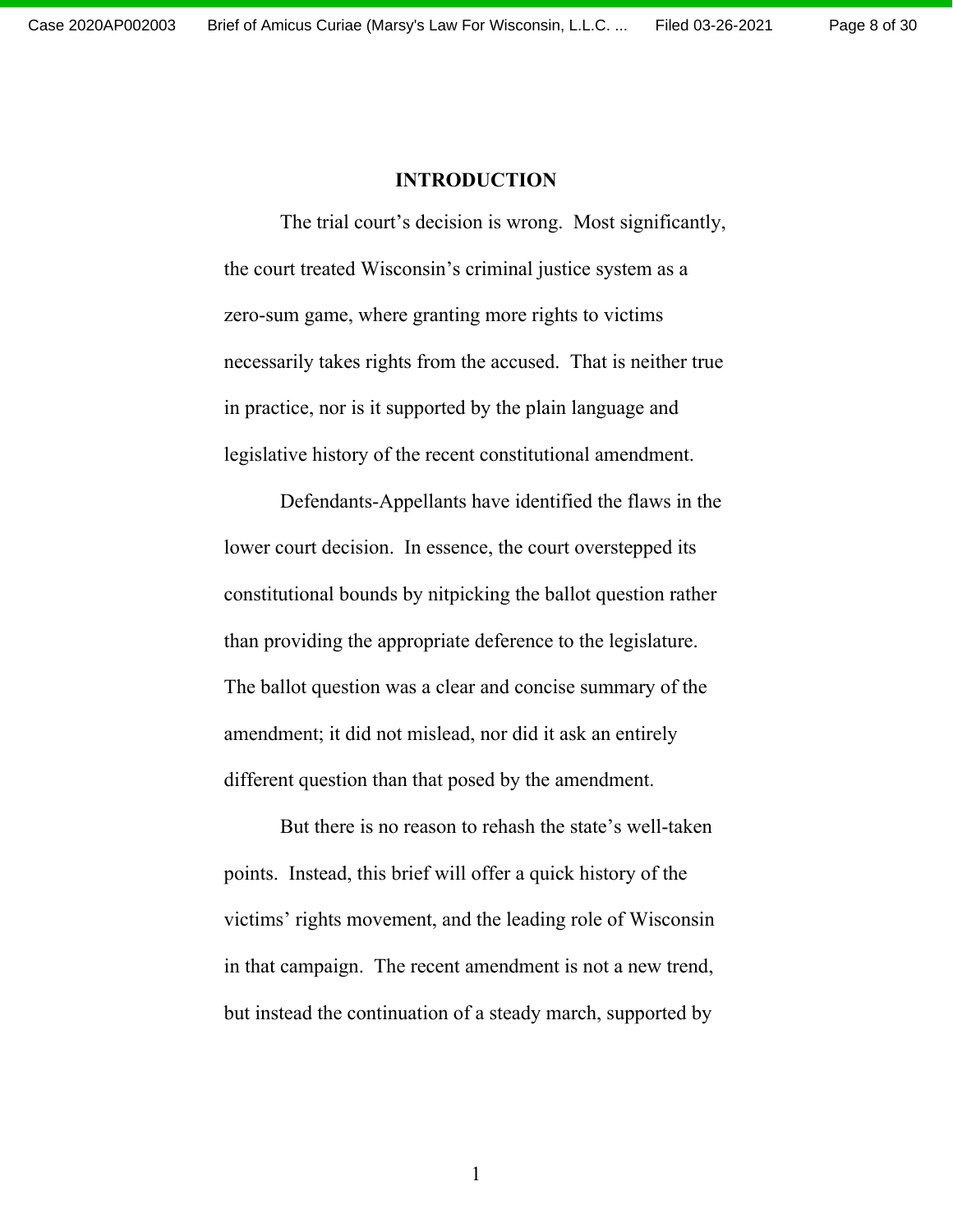both sides of the political aisle, toward guaranteeing that victims are seen and heard, and treated as equal and valued players in the criminal justice system.

To suggest, as the lower court's decision does, that the ballot question fooled Wisconsin residents into supporting the amendment, unfairly denigrates this state's voters. The people of Wisconsin have seen victims' rights as important for more than 40 years. That almost 75 percent of them voted in favor of the amendment is no mistake.

#### **ARGUMENT**

#### **I. HISTORY OF VICTIMS' RIGHTS**

#### **A. A Brief History of Victimhood in America**

Beginning in pre-revolutionary America, colonists adopted the practice of private prosecution, a tradition carried over from England. Under this system, victims fronted the costs for investigations, arrests, and prosecutions. Shirley S. Abrahamson, *Redefining Roles: The Victims' Rights Movement*, 1985 UTAH L. REV. 517, 521 (1985) (hereinafter "Abrahamson"). The primary goal of this process was to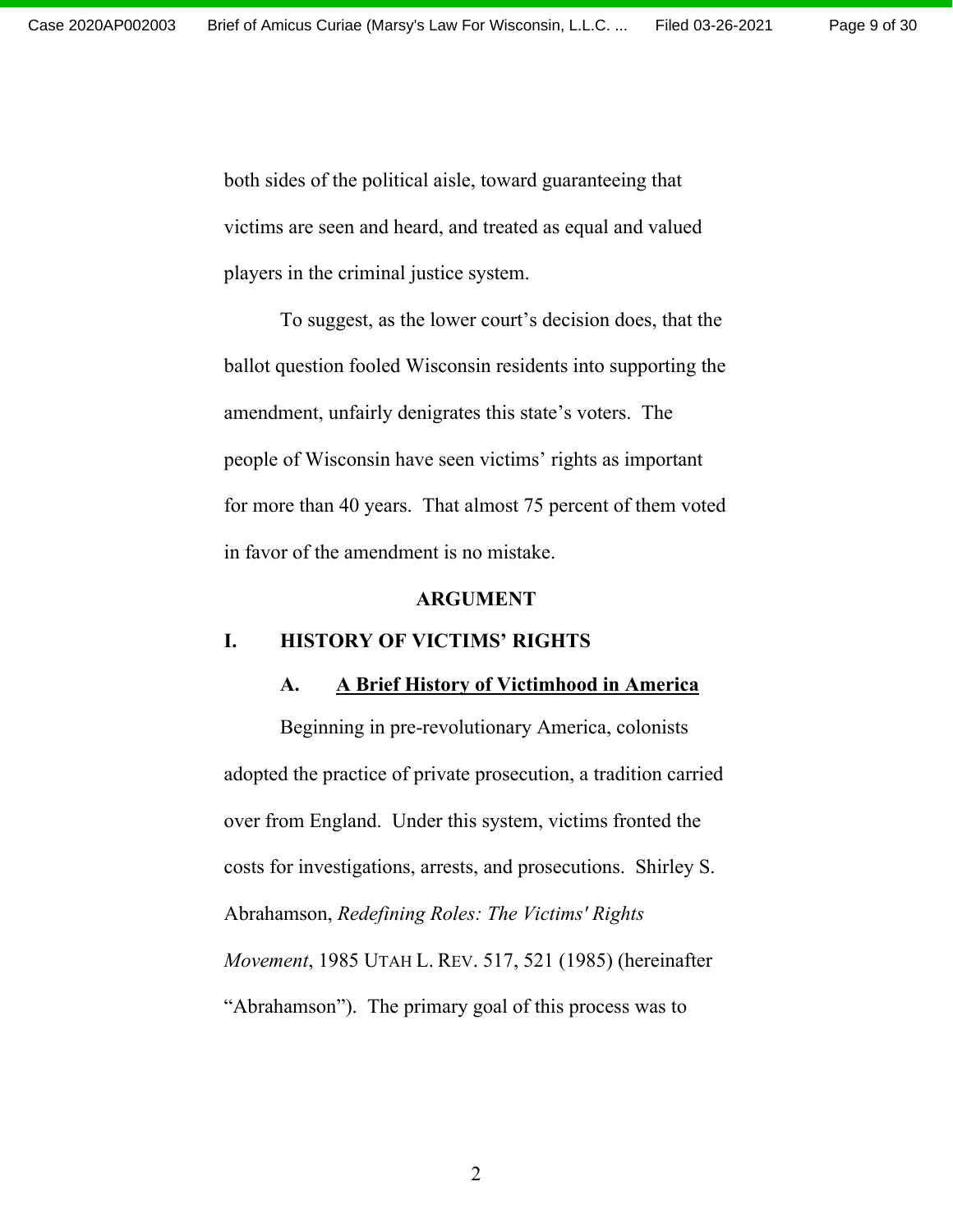compensate victims for their losses. *Id.* In this way, the private prosecution system mirrored much of civil litigation today, with some important differences. Namely, if an offender could not afford to pay restitution, a victim could "sell the offender into service." *Id.* at 522.

Throughout the late-eighteenth and nineteenth centuries, enlightenment thinkers began to shift the focus of criminal prosecution from the victim to society as a whole. *Id.* Content to let the state carry on this business, individuals broadly consented to the creation of government-run police forces and, later, prosecutors. *Id.* 

As the country grew into the twentieth century, the heart of the criminal justice system shifted further away from the interests of those victimized by crime. Common parlance began to refer to a "debt to society" owed by offenders, rather than a debt to their victims. *Id.* at 523. As these ideas turned into core American values, the interests of victims became subordinate to those of the state. *Id.*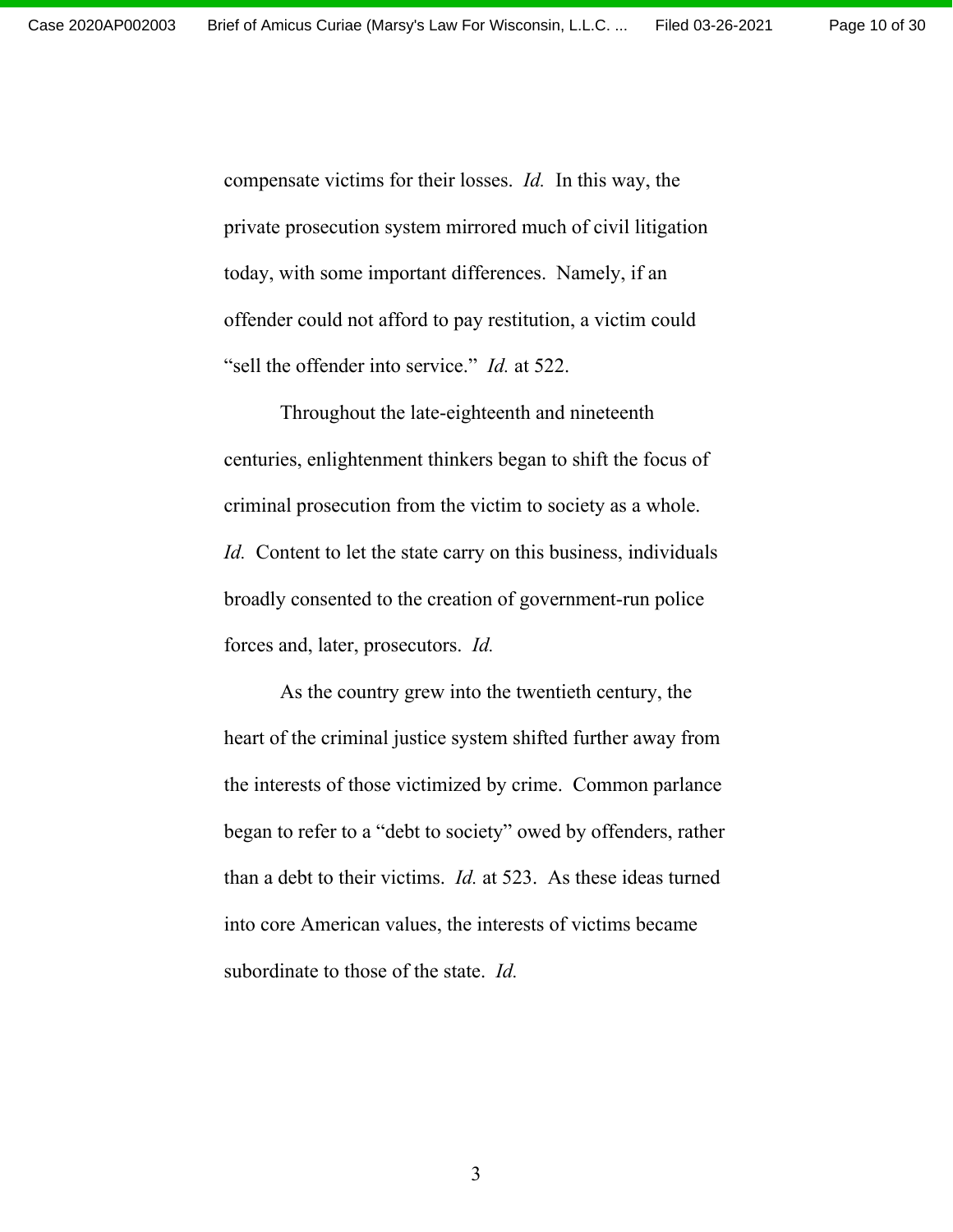By the 1960s, the subordination of victims to the interests of the state and the accused fostered a growing resentment among those most victimized by crime—i.e., women, people of color, the elderly, etc. *Id.* at 524-25. As the interests of these groups coalesced, the victims' rights movement began to take shape. Advocacy by those associated with the movement has led to broad, bipartisan support for reform—one of the few issues Democrats and Republicans have agreed on over the past four decades. *Id.* at 525.

#### **B. Marsy's Law**

Marsy's Law for All has become the preeminent advocacy organization within the greater victims' rights movement. The organization began with Marsalee ("Marsy") Ann Nicholas. At 17-years old, Marsy entered college at the University of California-Santa Barbara with the goal of becoming a special education instructor. Unfortunately, Marsy never was able to fully pursue that goal. In November 1983, during her senior year, an ex-boyfriend stalked and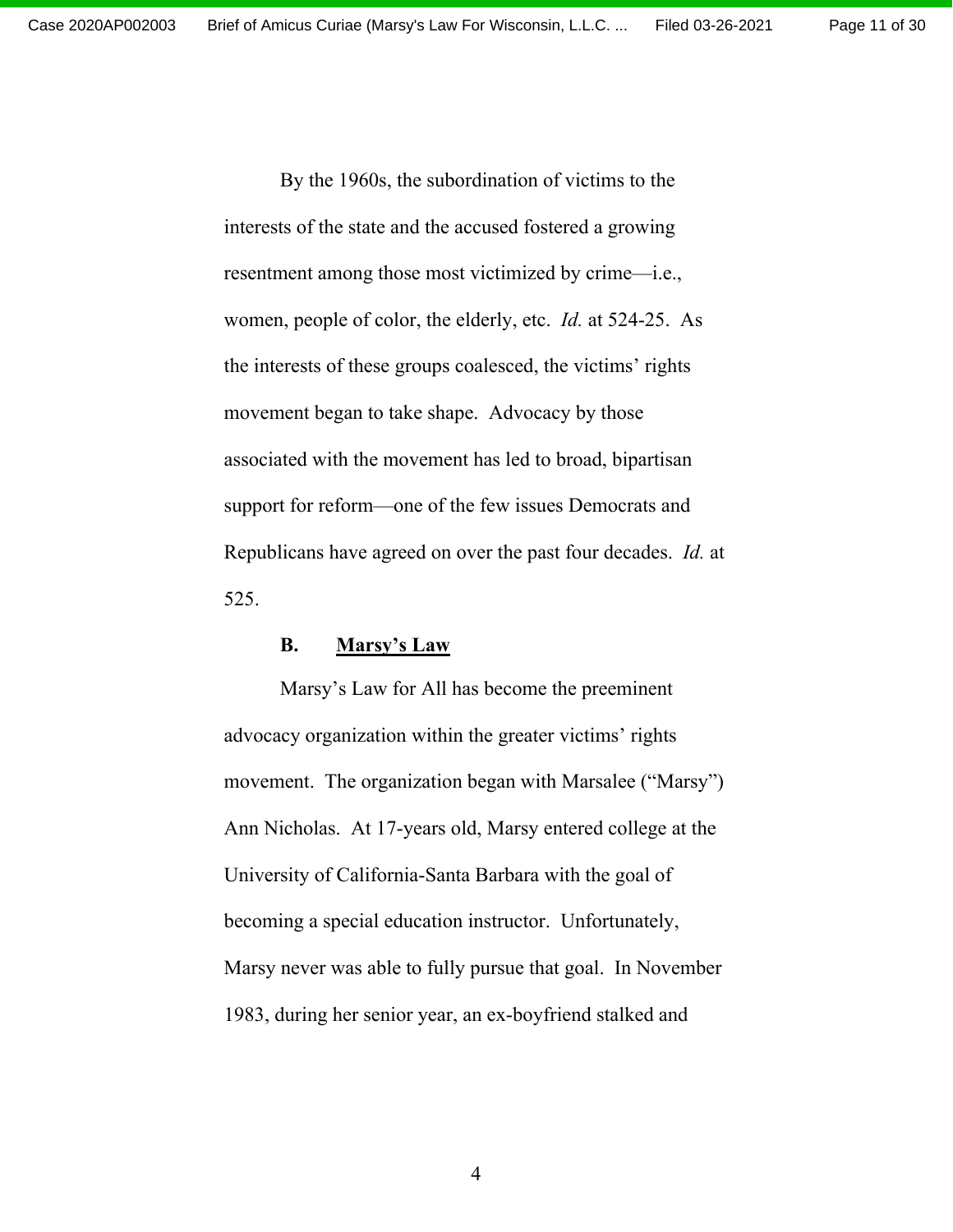killed her. One week after the murder, on the day of her funeral, Marsy's killer confronted her mother at a local market. Authorities had not notified Marsy's family that her killer had been released on bail.

This experience led Marsy's brother, Henry Nicholas, to spearhead an effort to pass comprehensive victims' rights legislation by ballot initiative in California. Proposition 9: The California Victims Bill of Rights Act, or "Marsy's Law," passed in November 2008. Since Marsy's Law was adopted in California, voters have approved constitutional amendments to strengthen the rights of crime victims in Florida, Georgia, Illinois, Kentucky, Nevada, North Carolina, North Dakota, Ohio, Oklahoma, Pennsylvania, South Dakota, and, of course, Wisconsin.

Marsy's Law for Wisconsin, L.L.C. ("MLW"), a statespecific subgroup, has lobbied for a bolstered victims' rights amendment in Wisconsin for years. MLW worked directly with legislators to draft proposed constitutional language that both protected victims and remained true to existing state law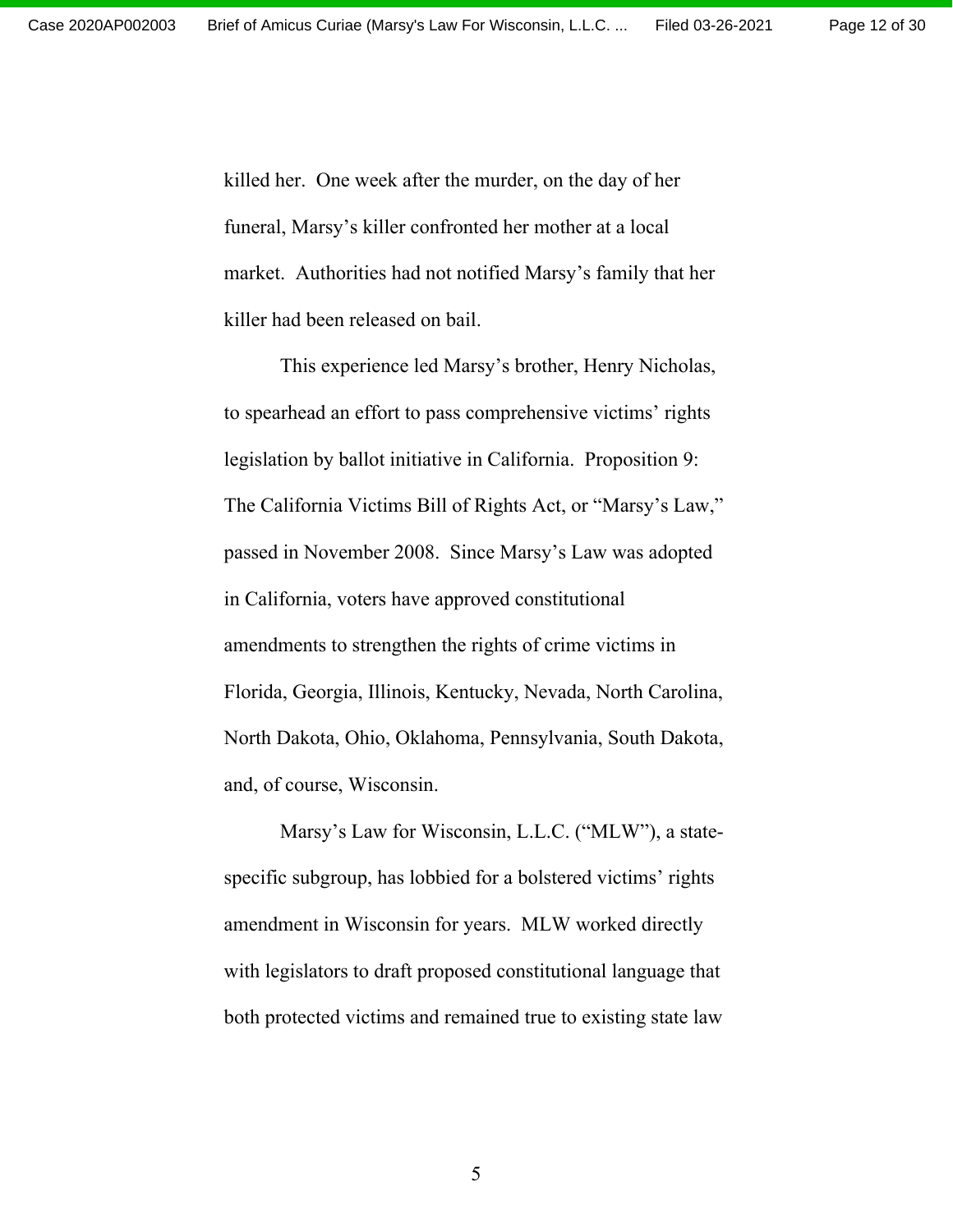or procedure.<sup>1</sup> As noted on MLW's website, Wisconsin's enactment of Marsy's Law "ensures victims of crime have enforceable rights throughout the criminal justice process – just like accused persons do." *About Marsy's Law for Wisconsin*, Marsy's Law for Wisconsin, https://www.equalrightsforwi.com/about\_marsys\_law (last visited Mar. 23, 2021). However, MLW has consistently, and explicitly, explained that "Marsy's Law does not impact the rights of the accused. It only ensures that victims have equal rights as the accused -- nothing more, nothing less." *Id.* 

<sup>1</sup> MLW was not alone in its support for Wisconsin's 2020 Victims' Rights Amendment. The following organizations lobbied in support for either, or both, of the joint resolutions underlying the Amendment: Association of State Prosecutors; Badger State Sheriffs' Association; Children's Hospital of Wisconsin; Mothers Against Drunk Driving; WI Chiefs of Police Association; Wisconsin Coalition Against Sexual Assault; Wisconsin Nurses Association; Wisconsin Professional Police Association; Wisconsin Sheriffs and Deputy Sheriffs Association; and Wisconsin Troopers Association. *See Eye On Lobbying: Senate Joint Resolution 53*, Wisconsin Ethics Commission, https://lobbying.wi.gov/What/BillInformation/2017REG/Information/144 00 (last visited Mar, 23, 2021); *Eye On Lobbying: Senate Joint Resolution 2*, Wisconsin Ethics Commission, https://lobbying.wi.gov/What/BillInformation/2019REG/Information/159

<sup>69 (</sup>last visited Mar. 23, 2021).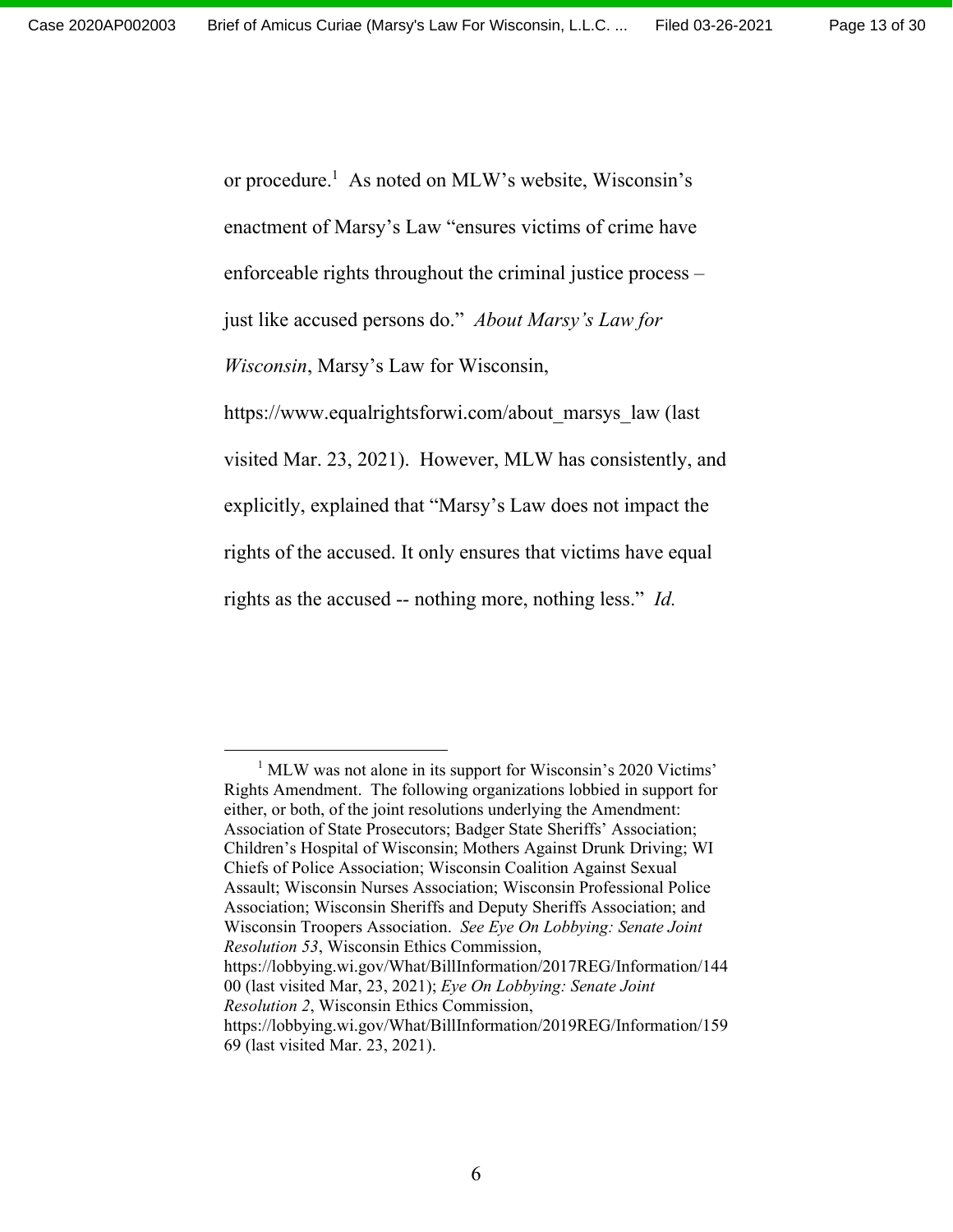#### **C. Mothers Against Drunk Driving**

Through its efforts to prevent drunk driving injuries and deaths, Mothers Against Drunk Driving ("MADD") has also become one of the nation's preeminent advocates for victims. Started in 1980 by one mom at her kitchen table, MADD has grown into a network of hundreds of thousands of volunteers all working toward one goal: no new victims of drunk or drugged driving. In furtherance of this mission, MADD provides victims of these violent crimes with the necessary resources to both navigate the criminal justice system and start a path toward mental and emotional recovery.

As part of its advocacy, MADD lobbies for increased support for crime victims at both the state and federal level. These lobbying efforts included vocal support for the joint resolutions underlying Wisconsin's 2020 Victims' Rights Amendment. At a 2017 committee hearing, MADD advocated in support of the provision, stating "Wisconsin has a history of being strong on victims' rights, but MADD wants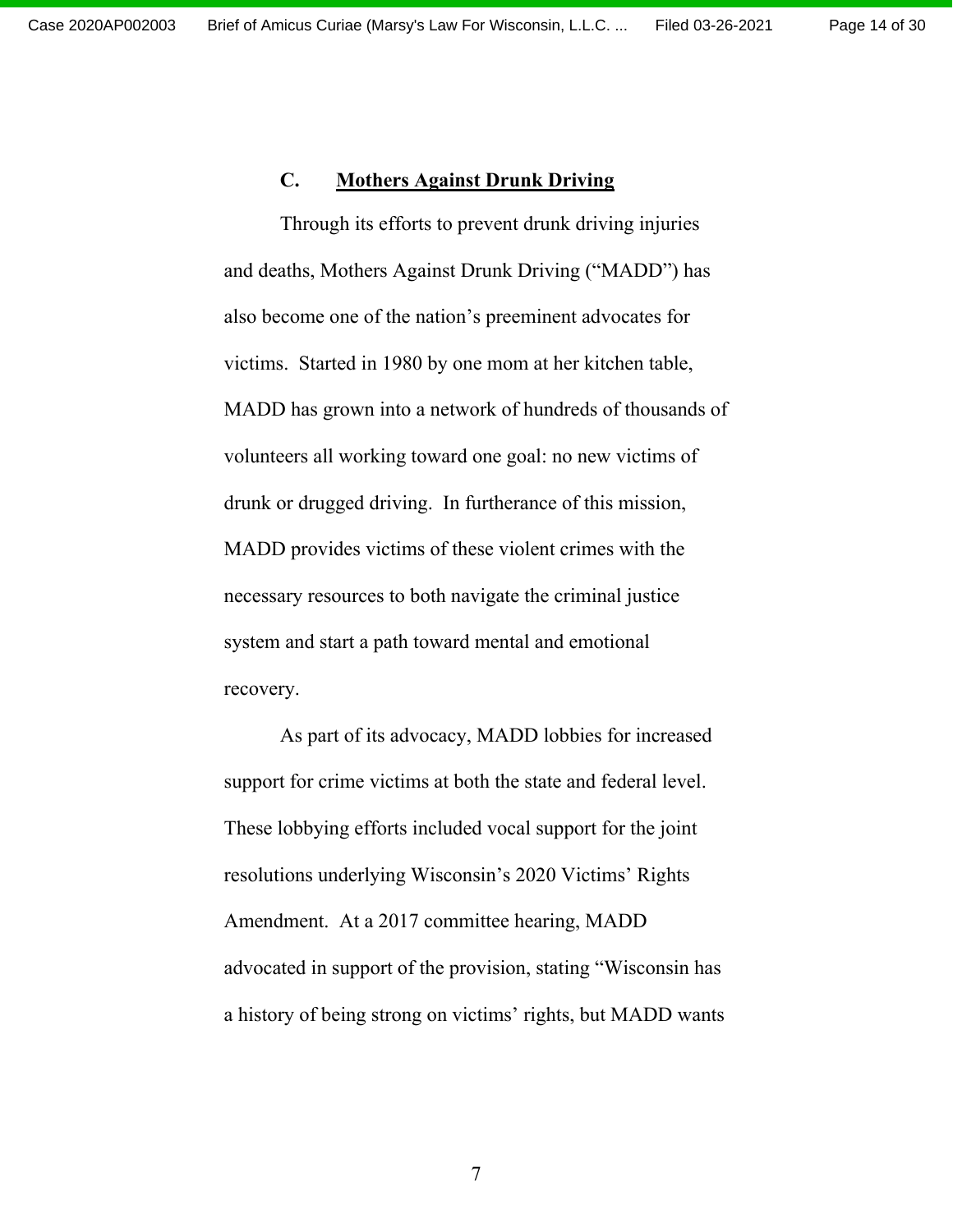to make sure those rights are truly equal." Colleen Sheehy-Church, MADD National President, *Mothers Against Drunk Driving (MADD) supports Marsy's Law (SJR 53 and AJR 47)*,

https://docs.legis.wisconsin.gov/misc/lc/hearing testimony a nd\_materials/2017/sjr53/sjr0053\_2017\_06\_15.pdf (last visited Mar. 24, 2021) (hereinafter "2017 Committee Hearing").

#### **D. Wisconsin Statutory Recognition**

Wisconsin embraced the ideological foundation built by Marsy's Law's and MADD's precursors to become the first state in the country to enact a Bill of Rights for Victims and Witnesses of crime in 1980. Jill J. Karofsky, *Wisconsin's History and the Crime Victims Rights Movement* 16, https://docs.legis.wisconsin.gov/misc/lc/study/2016/1492/030 november 14 2016 9 00 a m room 411 south/1 karofsk y ppt (last visited Mar. 23, 2021).<sup>2</sup> While news clippings

 $2$  Wisconsin even beat the federal government to the starting line, as Congress would not pass its own Victim and Witness Protection Act until 1982. *See* Abrahamson at 529-30.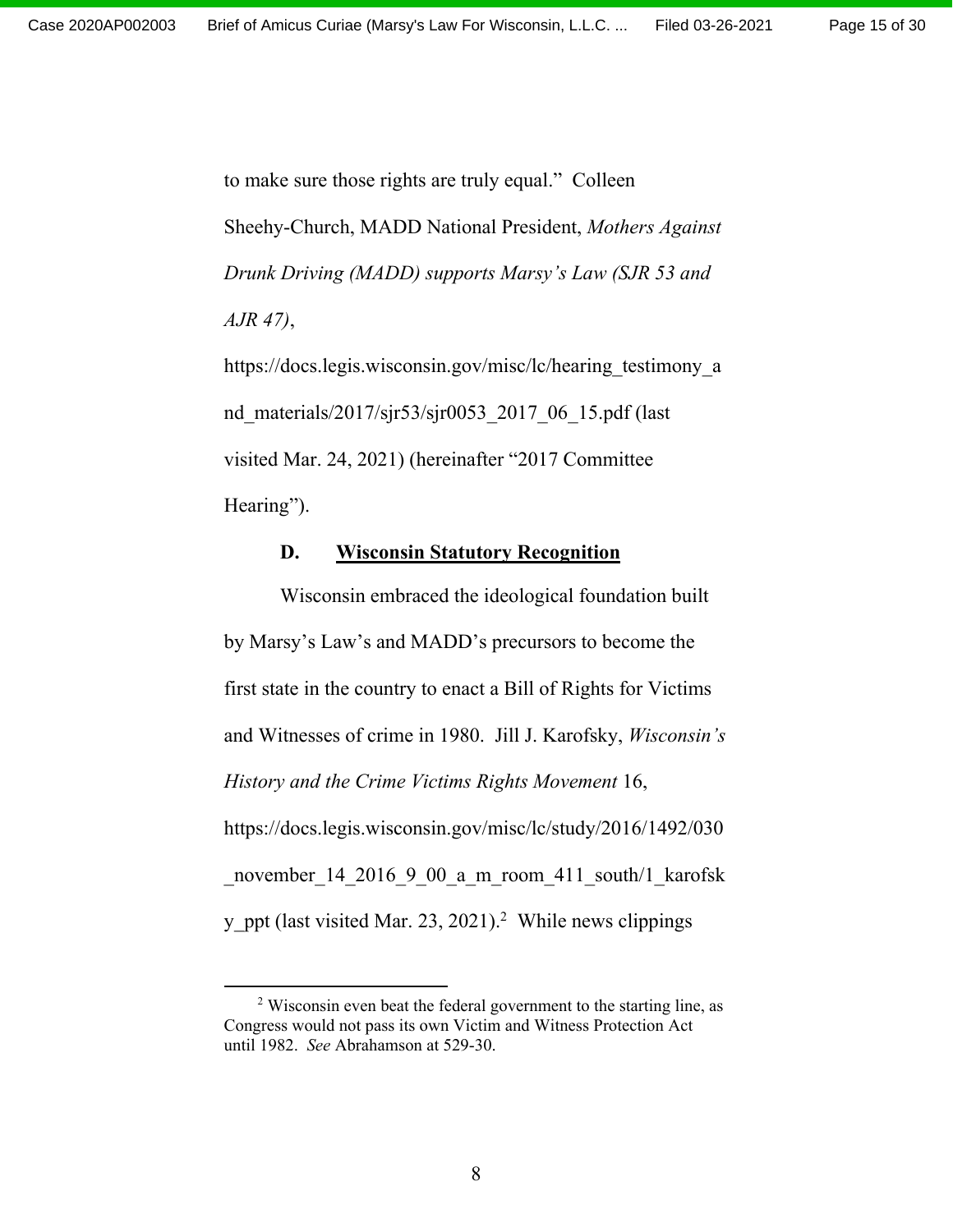marking the law's original passage are sparse, then-Dane County District Attorney James Doyle, Jr., who later became the 44th Governor of Wisconsin, urged passage of the law as a mechanism for increasing victim participation in the criminal justice system. *Doyle Plugs Crime-Victim Bill*, Wis. State J., Apr. 18, 1980, at 4.

The 1980 legislation created chapter 950 of the state statutes and established a 10-part "bill of rights" for Wisconsin crime victims. David Nispel, Wis. Legis. Reference Bureau, *Crime in Wisconsin: Responses from the 1979 Legislature*, Brief 80-11 (1980). Among the rights created by the 1980 law were the right "to be informed of the final disposition of a case, to receive protection from harm as a result of cooperating with law enforcement and prosecution efforts, to be informed of various services available to a victim or witness, and to be entitled to a speedy disposition of the pertinent case." *Id.* at 2. Also included in Wisconsin's original victims' bill of rights is a preamble declaring that it was the legislature's intent that the rights of victims be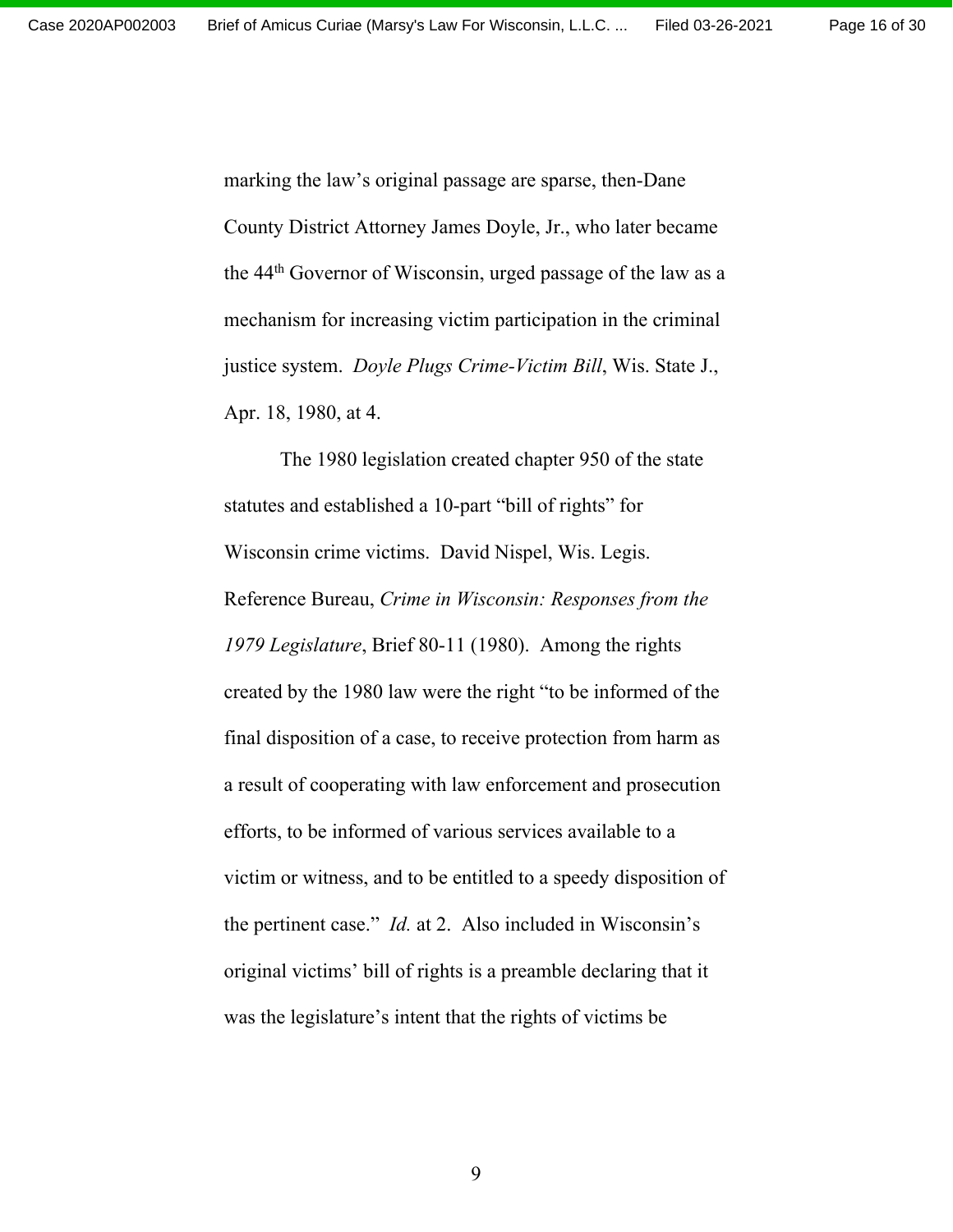protected in "a manner no less vigorous than are the rights of a defendant." *Id.*

The provisions of the 1980 legislation demonstrate that many of the rights included in the recent amendment have existed statutorily for decades. Indeed, as an article in the *Wisconsin Lawyer* published just months after voters ratified the 2020 amendment noted, "these rights are effectively not new. Victims could argue these rights under preexisting law." Rebecca M. Donaldson et al., *Marsy's Law: Changes for Crime Victims?*, Wis. Law., Sept. 8, 2020, https://www.wisbar.org/NewsPublications/WisconsinLawyer/ Pages/Article.aspx?Volume=93&Issue=8&ArticleID=27930# :~:text=Patrick%20Shirley%2C%20U.W.,their%20privacy% 20and%20other%20rights (last visited Mar. 23, 2021).

### **E. Constitutional Enshrinement**

A decade after Wisconsin became the first state in the nation to enact victims' rights legislation, broad support for victims' rights continued. In April 1993, Wisconsin voters, *by a margin of 84 percent for to 16 percent against*, ratified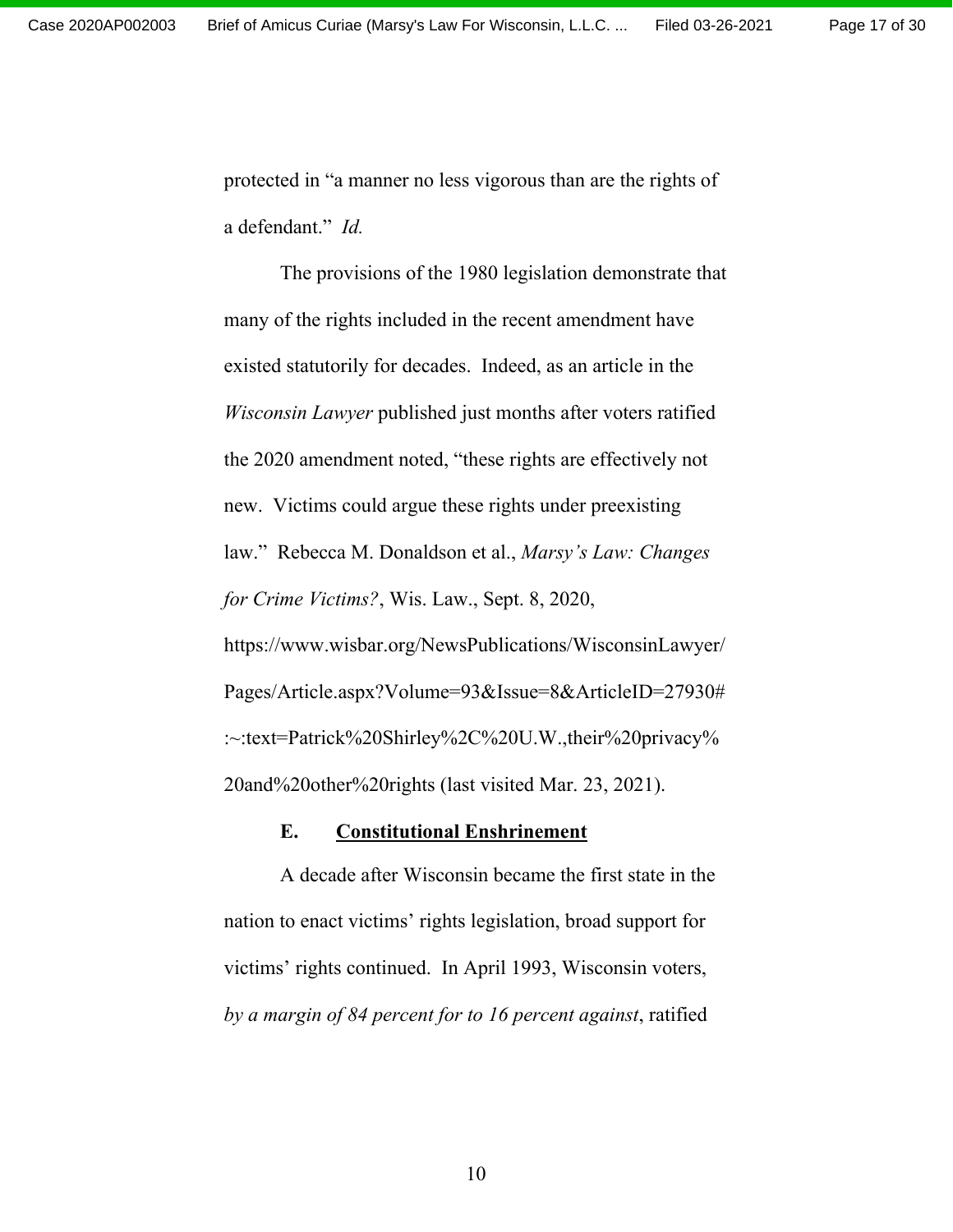article I, section 9m of the state constitution. *State of Wisconsin 1993-1994 Blue Book* 883 (Lawrence S. Barish ed., 1993-94). The 1993 amendment granted crime victims a slate of rights including reasonable protection from the accused throughout the judicial process, notification of court proceedings, and the opportunity to make a statement to the court at disposition. The provision also made clear that "[n]othing in this section, or in any statute enacted pursuant to this section, shall limit any right of the accused which may be provided by law."

### **II. WISCONSIN'S 2020 VICTIMS' RIGHTS AMENDMENT**

By 2017, Wisconsin voters' desire to further enhance victims' rights remained strong. In November 2017, and again in May 2019, the state legislature overwhelmingly and bipartisanly passed identical joint resolutions proposing changes to Wisconsin's constitutional victims' rights provision, Wisconsin constitution article I, section 9m. Wis. Legislature, Senate Joint Resolution 53, https://docs.legis.wisconsin.gov/2017/proposals/reg/sen/joint\_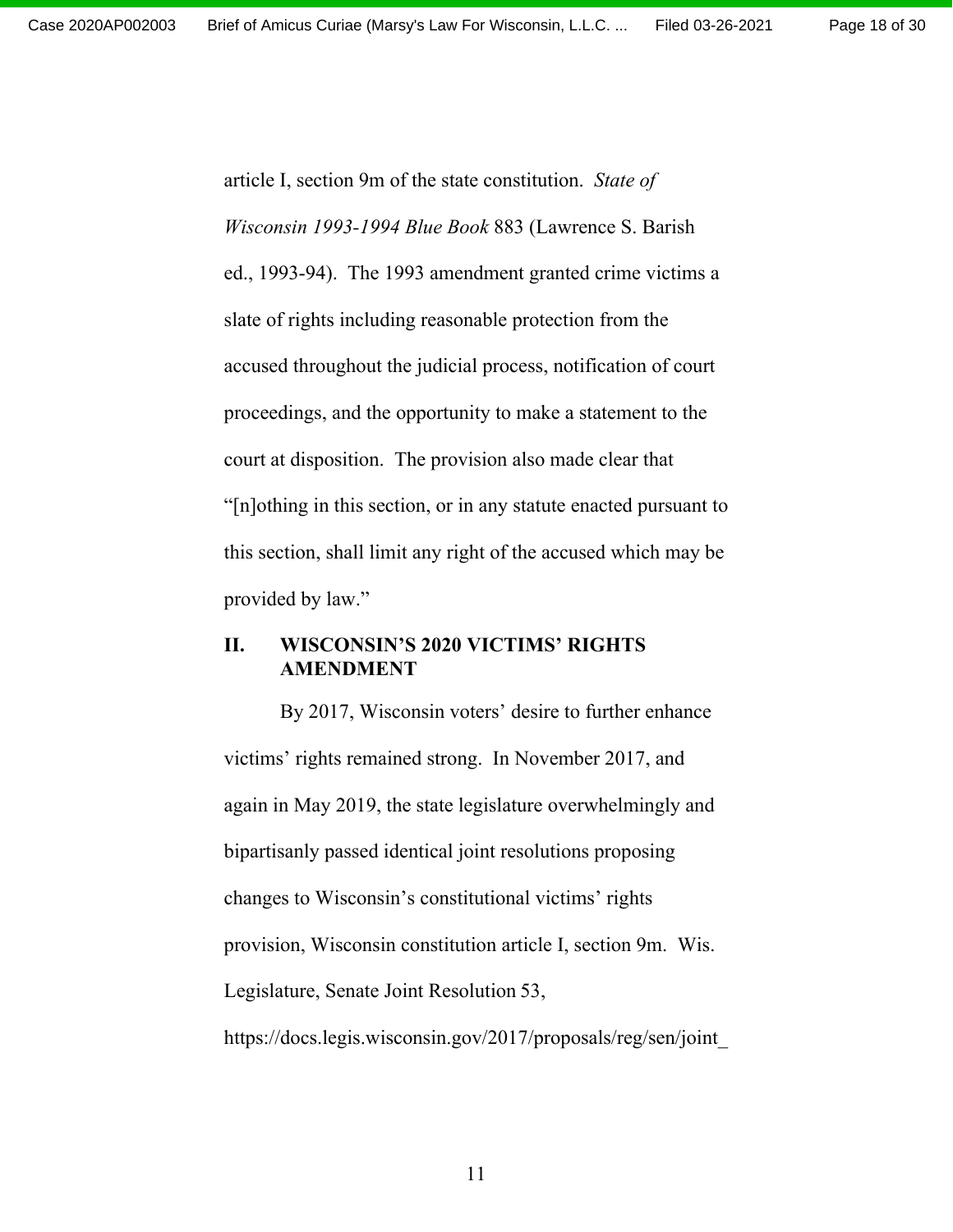resolution/sjr53 (last visited Mar. 23, 2021) (hereinafter "SJR

53"); Wis. Legislature, Senate Joint Resolution 2 (hereinafter

"SJR 2"),

https://docs.legis.wisconsin.gov/2019/proposals/reg/sen/joint\_

resolution/sjr2 (last visited Mar. 23, 2021).<sup>3</sup> On April 7,

2020, Wisconsin voters considered and approved the

constitutional amendment via the following ballot initiative:

# **Question 1: Additional rights of crime victims.**

Shall section 9m of article 1 of the constitution, which gives certain rights to crime victims, be amended to give crime victims additional rights, to require that the rights of crime victims be protected with equal force to the protections afforded the accused while leaving the federal constitutional rights of the accused intact, and to allow crime victims to enforce their rights in court?

Jillian Slaight, Wis. Legis. Reference Bureau, *Constitutional* 

*Amendment Relating to Crime Victims' Rights* 1 (2020),

https://docs.legis.wisconsin.gov/misc/lrb/reading the constit

<sup>&</sup>lt;sup>3</sup> The 2017 joint resolution passed the State Assembly by a vote of 81 ayes to 10 noes and the State Senate by a vote of 29 ayes to 4 noes. *See* SJR 53. The 2019 joint resolution passed the State Assembly by a vote of 82 ayes to 15 noes and the State Senate by a vote of 27 ayes to 5 noes. *See* SJR 2.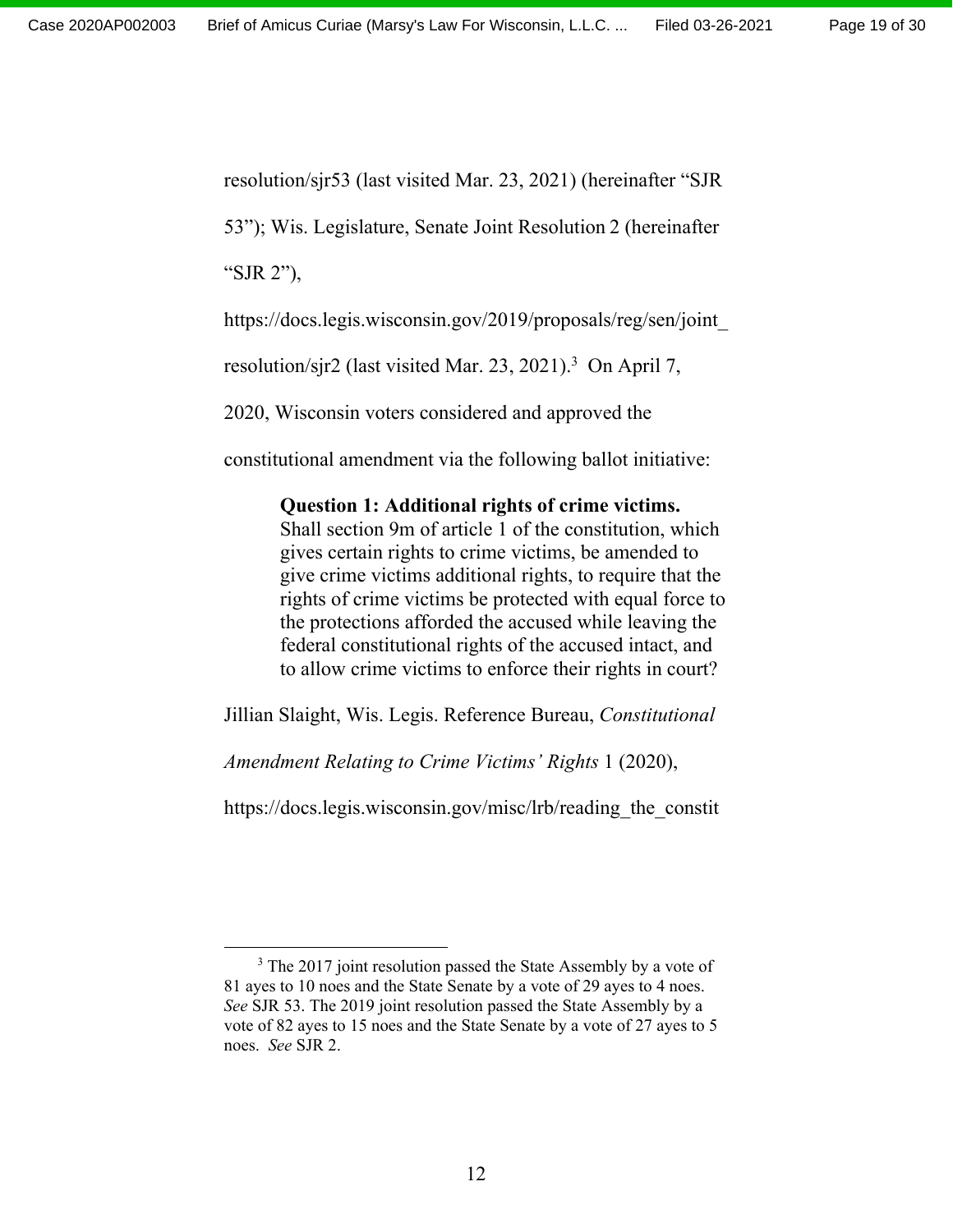ution/crime\_victims\_rights\_amendment\_5\_1.pdf (last visited Mar. 23, 2021).

#### **A. Legislative History**

At the public committee hearings for the thenproposed amendment, lawmakers and other government officials made clear that the amendment meant to balance the rights of victims with those of the accused. During the joint resolution's 2017 consideration, State Senator Van Wanggaard, one of the provision's primary sponsors, stated as follows: "I have heard repeatedly, and wrongly, that we are trying to shift the balance of justice from a defendant to victims and the prosecution. This is just not true. We are seeking to balance – to equalize – the rights of a victim with those of a defendant." Van H. Wanggaard, *Testimony in Support of Senate Joint Resolution 53/Assembly Joint Resolution 47*, 2017 Committee Hearing at 1. State Representative Todd Novak, a cosponsor of the state Assembly's version of the proposed amendment, made similar comments at a 2017 hearing: "It is also key to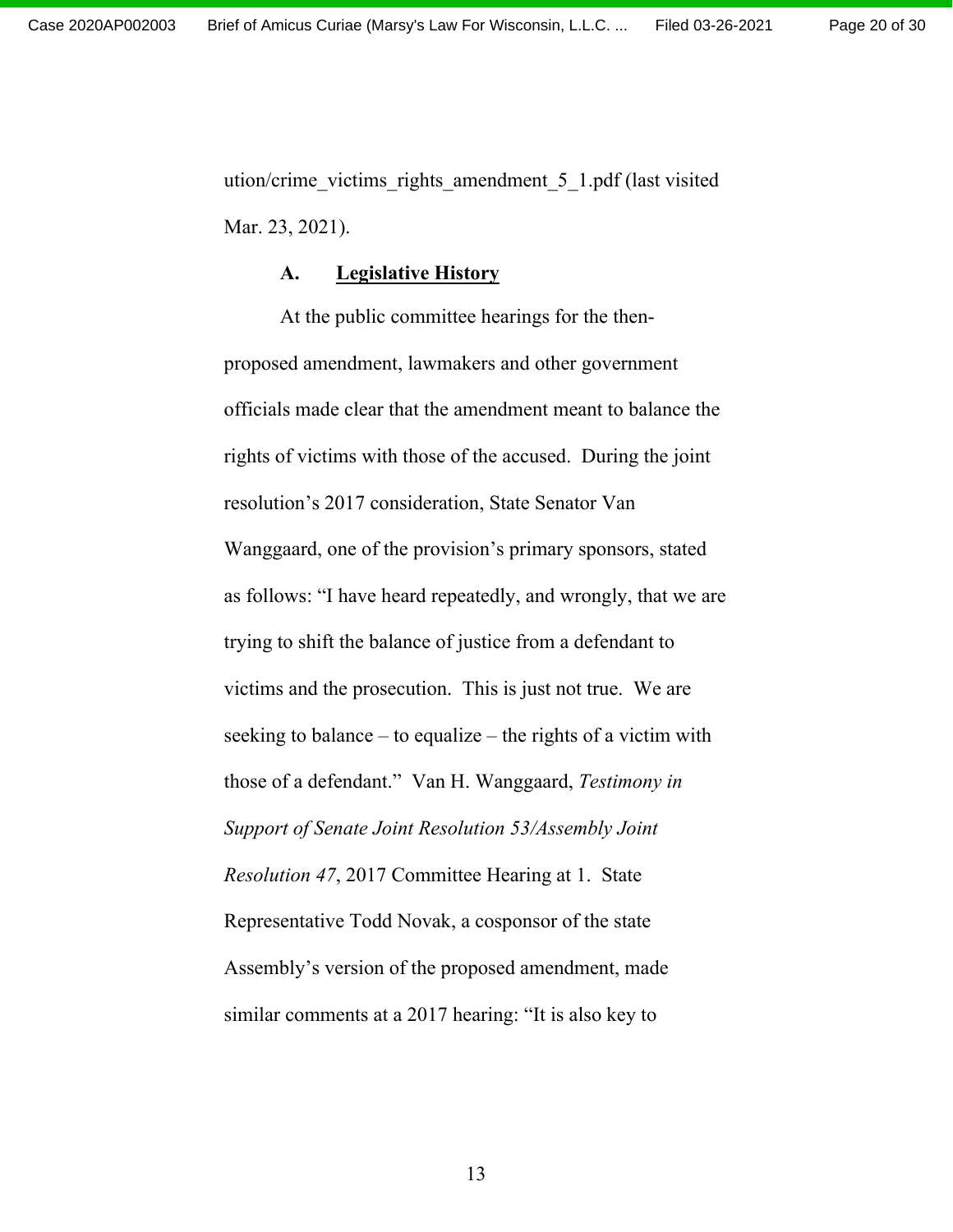understand that the rights of the defendant are equally as important, which is why this legislation explicitly states that any rights granted to the victim may not be interpreted to supersede a defendant's federal constitutional rights. We are simply leveling the playing field." Todd Novak, *Assembly Joint Resolution 47*, *id.* at 3.

Then-Attorney General Brad Schimel, head of the state agency charged with defending and enforcing victims' rights, echoed the comments made by lawmakers: "And most importantly, this amendment puts victims on equal footing with the accused." Prepared Testimony of Attorney General Brad D. Schimel, *Testimony on Senate Joint Resolution* 53, *id.* at 4.

Legislators made almost identical comments at the public hearing for the 2019 consideration of the amendment. *See* 

https://docs.legis.wisconsin.gov/misc/lc/hearing testimony a nd materials/2019/sjr2/sjr0002 2019 01 10.pdf (last visited Mar. 23, 2021) ("Victims' rights will NOT be given more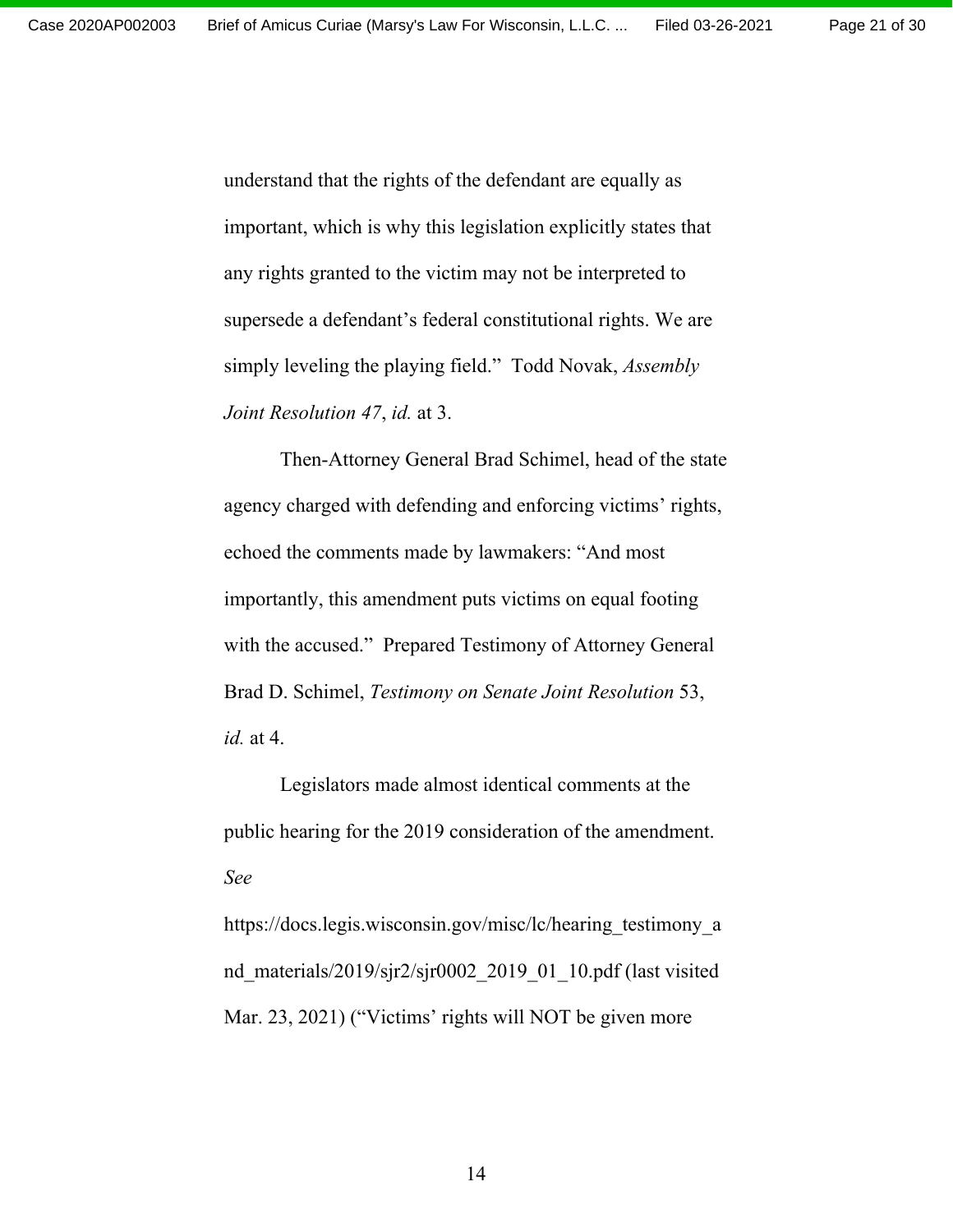weight than a defendant's rights. They will be BALANCED with a defendant's rights . . . . And I want to emphasize this again, because it is important. These rights do NOT supersede any rights of a defendant. They are put on the same legal playing field with a defendant's rights.").

Here, while there has been some debate over the meaning of the phrase "no less vigorous," a phrase first introduced through the original state victims' rights law, the legislative intent is clear. Lawmakers intended the amendment to equalize the rights of victims with those of the accused. They also explicitly stated that enforcement of victims' rights could not come at the expense of rights enjoyed by defendants. Agency heads charged with carrying out these new constitutional dictates showed a similar understanding of the amendment's scope. The April 2020 ballot question conveyed, in clear and concise terms, this same meaning to Wisconsin voters.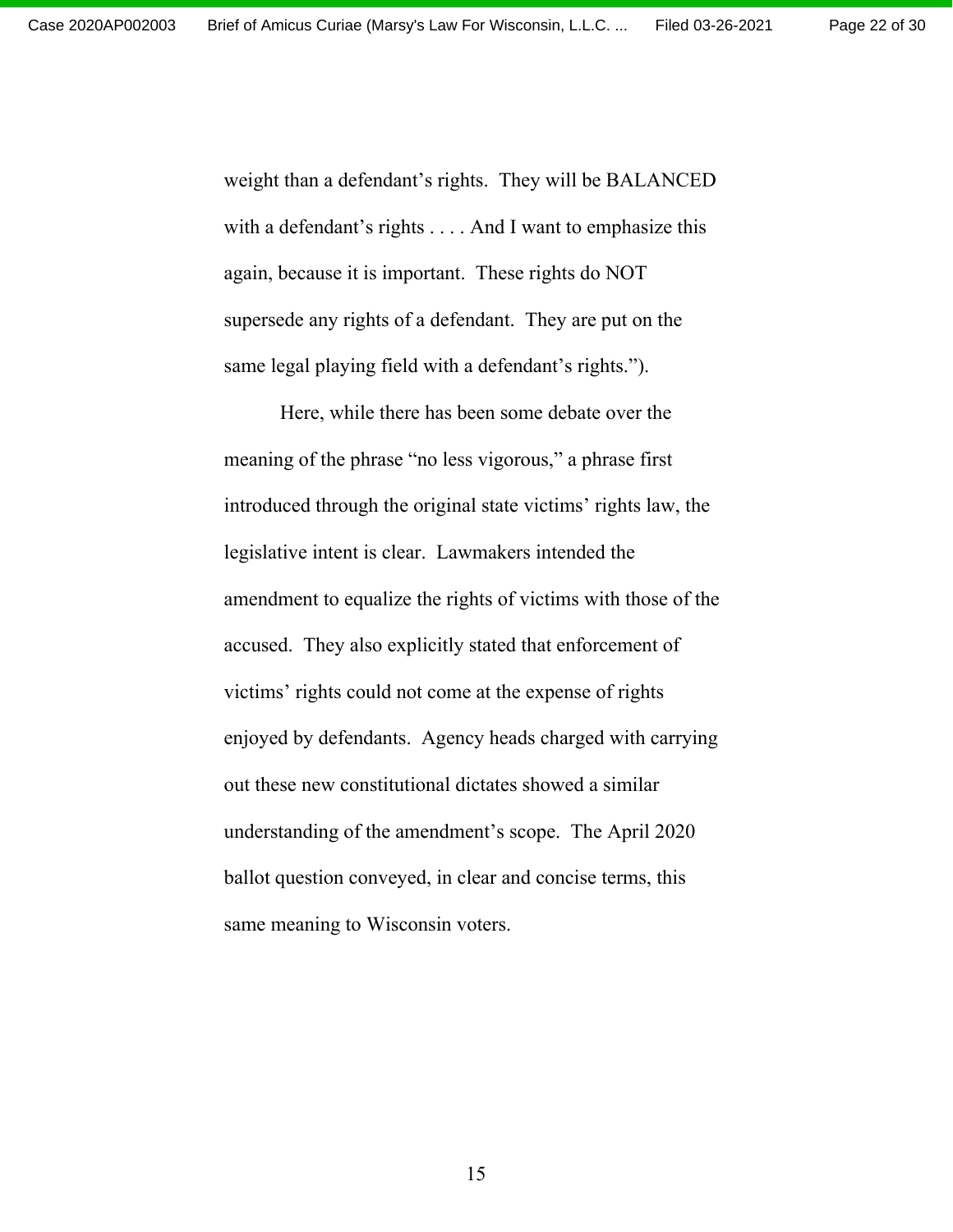# **B. Contemporaneous Analysis of the Amendment**

This past fall, *Wisconsin Lawyer* published an analysis that contradicts many of the lower court's findings.

For example, the authors consider the implications of the amendment's "no less vigorous" language. Nowhere do they note that the language will elevate victims' rights above those of the accused. Rebecca M. Donaldson et al., *Marsy's Law: Changes for Crime Victims?*, Wis. Law., Sept. 8, 2020. In fact, they cite to language in the amendment restricting courts from construing the provision to supersede the federal constitutional rights of a defendant. *Id.* Importantly, the authors reiterate that this portion of the amendment is merely a recognition of the supremacy of the United States

Constitution. *Id.* 

**III. THE APRIL 2020 BALLOT QUESTION ACCURATELY AND CONCISELY INFORMED VOTERS OF THE SCOPE OF THE VICTIMS' RIGHTS AMENDMENT, WHICH INCLUDED A SINGLE SUBJECT.** 

Contrary to the conclusion of the trial court, the ballot

question presented a single subject to the voters in a manner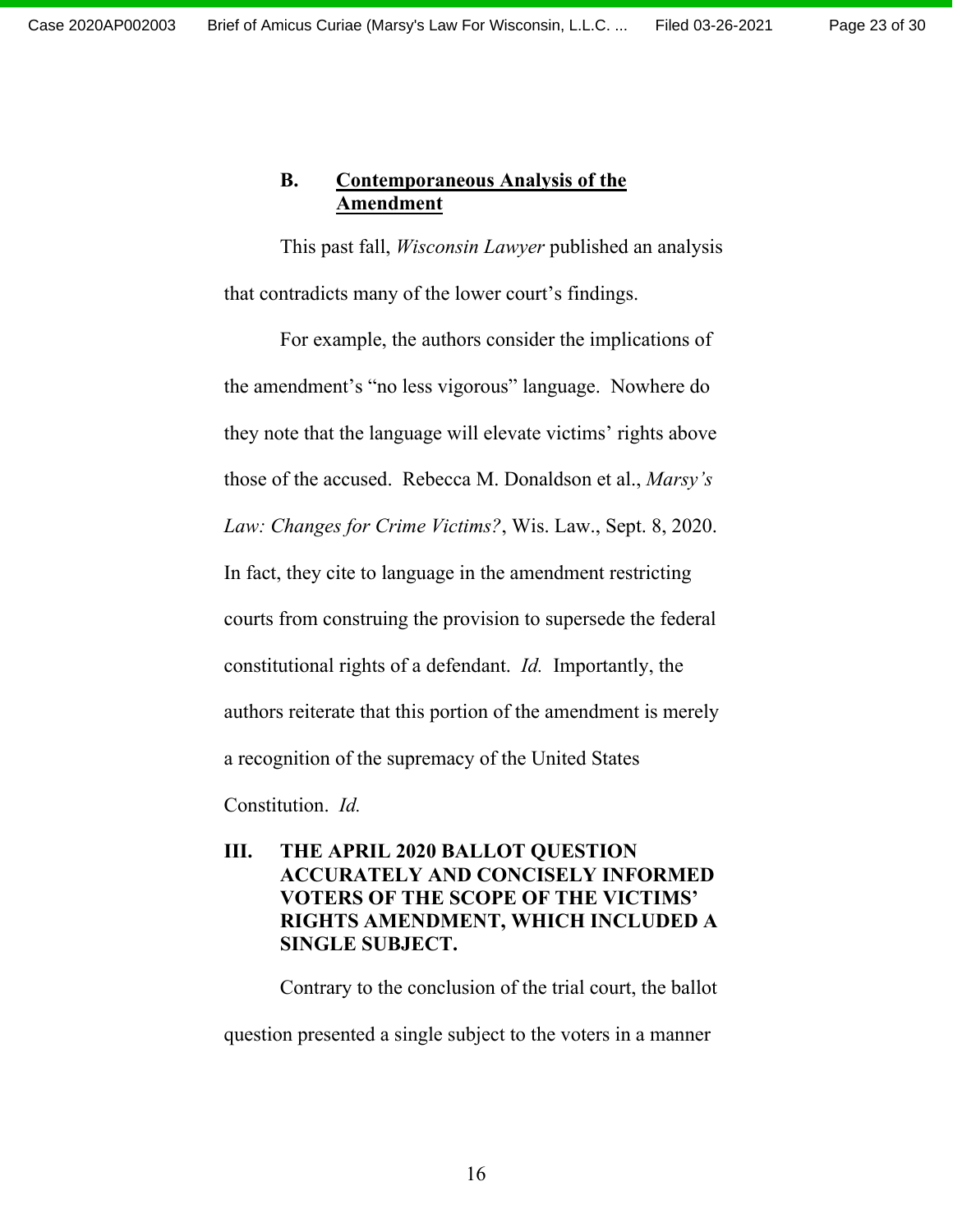that accurately and concisely informed voters of the amendment's scope. In reaching its conclusion, the trial court set aside the plain text of the amendment and divined meaning that defies both legislative intent and the Supremacy Clause of the United States Constitution.

**Context matters.** As noted above, the legislative history of the 2020 amendment proves that lawmakers sought only to elevate the rights of victims to the same level as those enjoyed by defendants. No more, no less. This legislative intent mirrors how legal experts interpreted the amendment shortly after voters ratified it. It also tracks with the ideological underpinnings of the victims' rights movement both in Wisconsin and around the country. Finally, the phrase "no less vigorous" has existed in Wisconsin victims' rights laws for more than four decades. In all that time, no recorded decision construes that phrase to mean that victims' rights should be given greater weight than those afforded to the accused.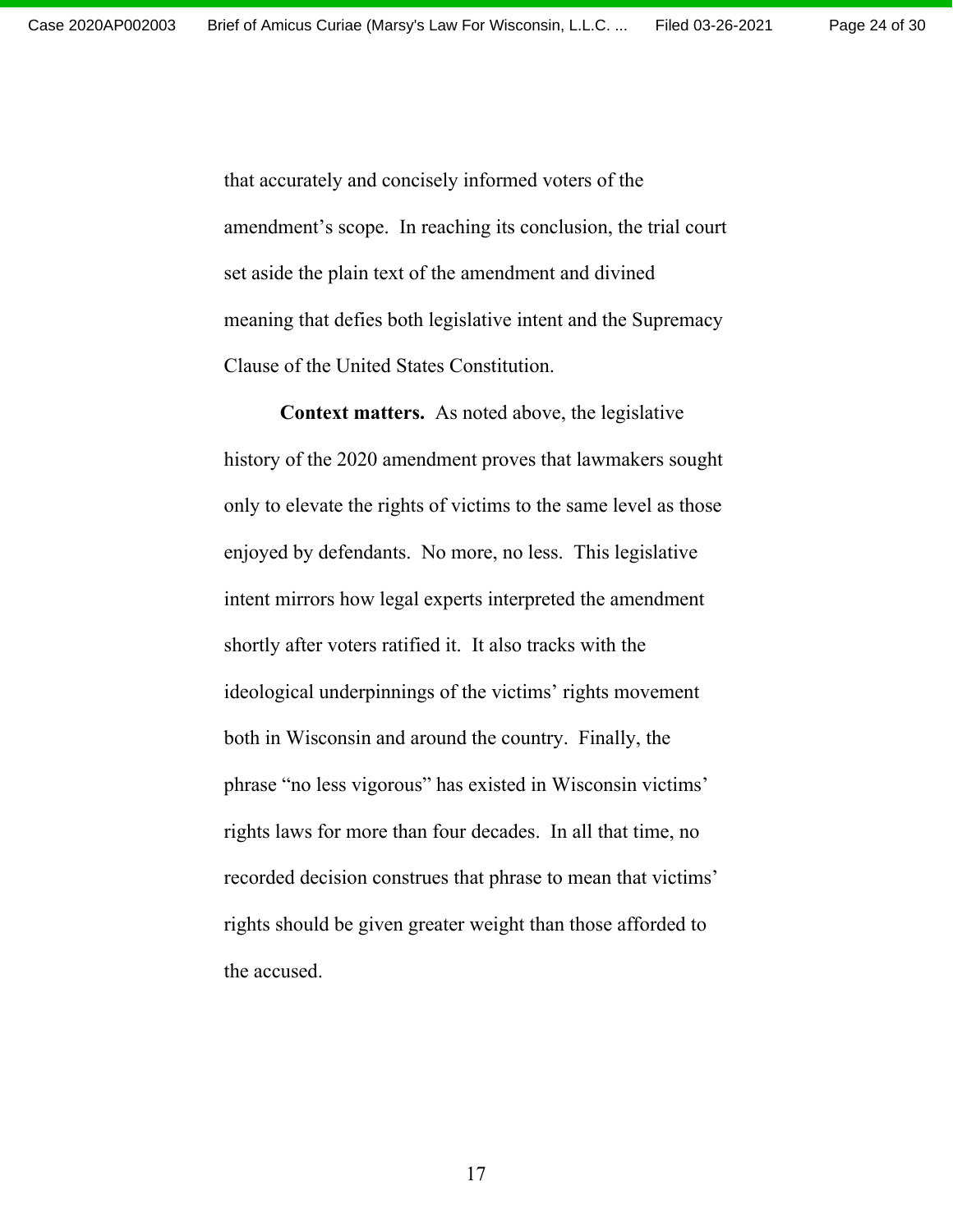**Text matters.** The title of article I, section 9m of the Wisconsin constitution is "Victims of crime." To suggest, as the lower court has, that this provision applies equally to both victims and the accused (such that two ballot questions were necessary) strains credibility. The lower court read intent into the amendment that is simply not there. Moreover, the court's decision ignores the explicit language of the amendment: "This section is not intended and may not be interpreted to supersede a defendant's federal constitutional rights or to afford party status in a proceeding to any victim."

**Federalism matters.** Ruling that the previous version of article I, section 9m affirmatively granted, for the first time, Wisconsin defendants the right to a fair trial necessarily means the lower court found that such rights did not exist prior to the amendment's 1993 enactment. Not only does this run contrary to state history, it overlooks that the state constitution cannot erase the fair trial rights of a criminal defendant. The supremacy of the United States Constitution, along with the fair trial rights of the sixth amendment, make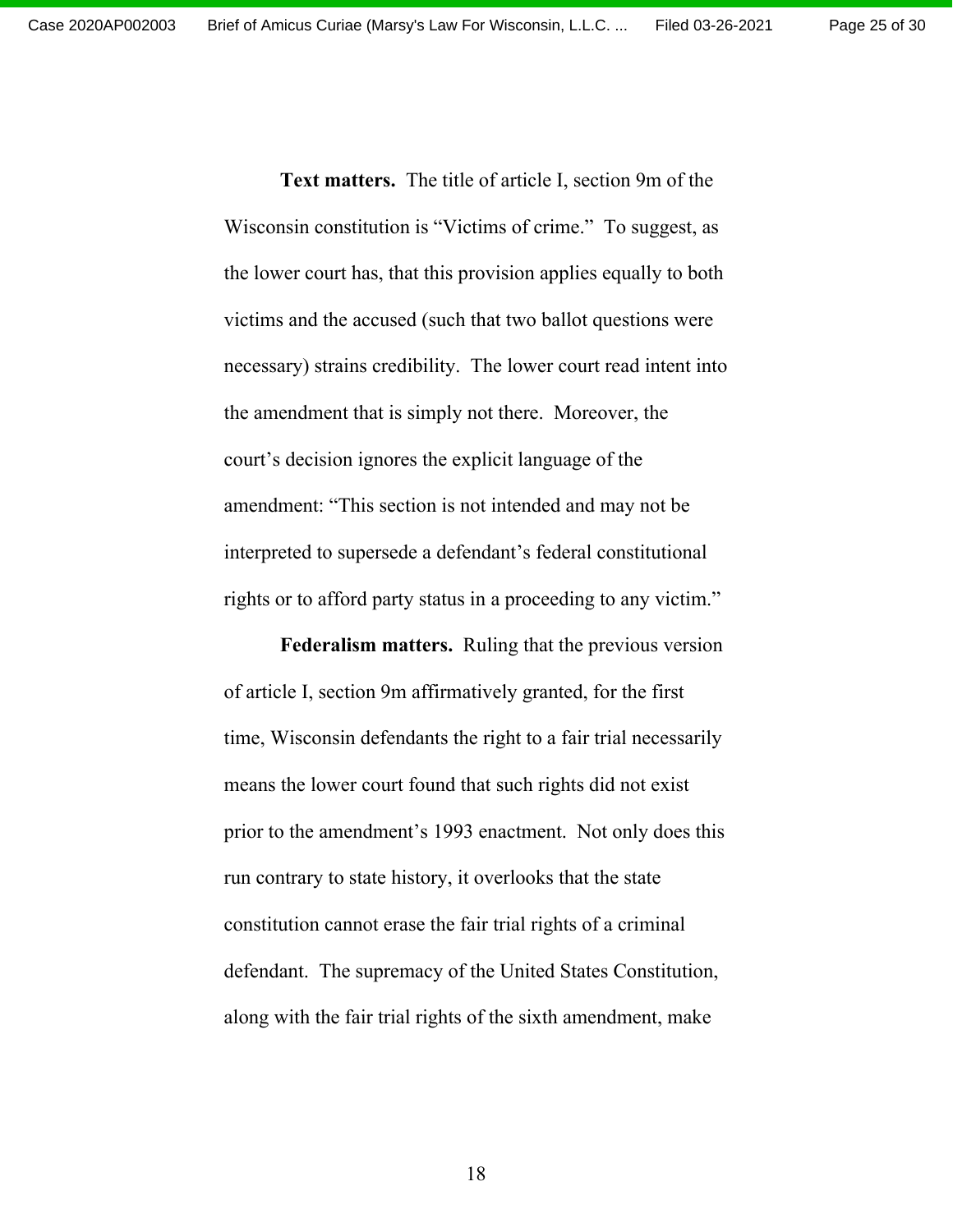such an action legally impossible. Thus, the fact that article I, section 9m of the Wisconsin constitution, in its current form, does not include the words "fair trial" whereas the original amendment did is a distinction without a difference. That issue did not merit separate mention in the ballot question. If it did, then many other aspects of the amendment would have needed mention as well, negating the legislature's ability to provide a "concise" summary of the amendment.

#### **CONCLUSION**

For the reasons set forth above, Marsy's Law for Wisconsin, L.L.C. and Mothers Against Drunk Driving urge the Court to reverse the decision of the lower court and affirm the validity of the April 2020 ballot question through which Wisconsinites resoundingly ratified an amendment to article I, section 9m of their constitution.

Dated: March 24, 2021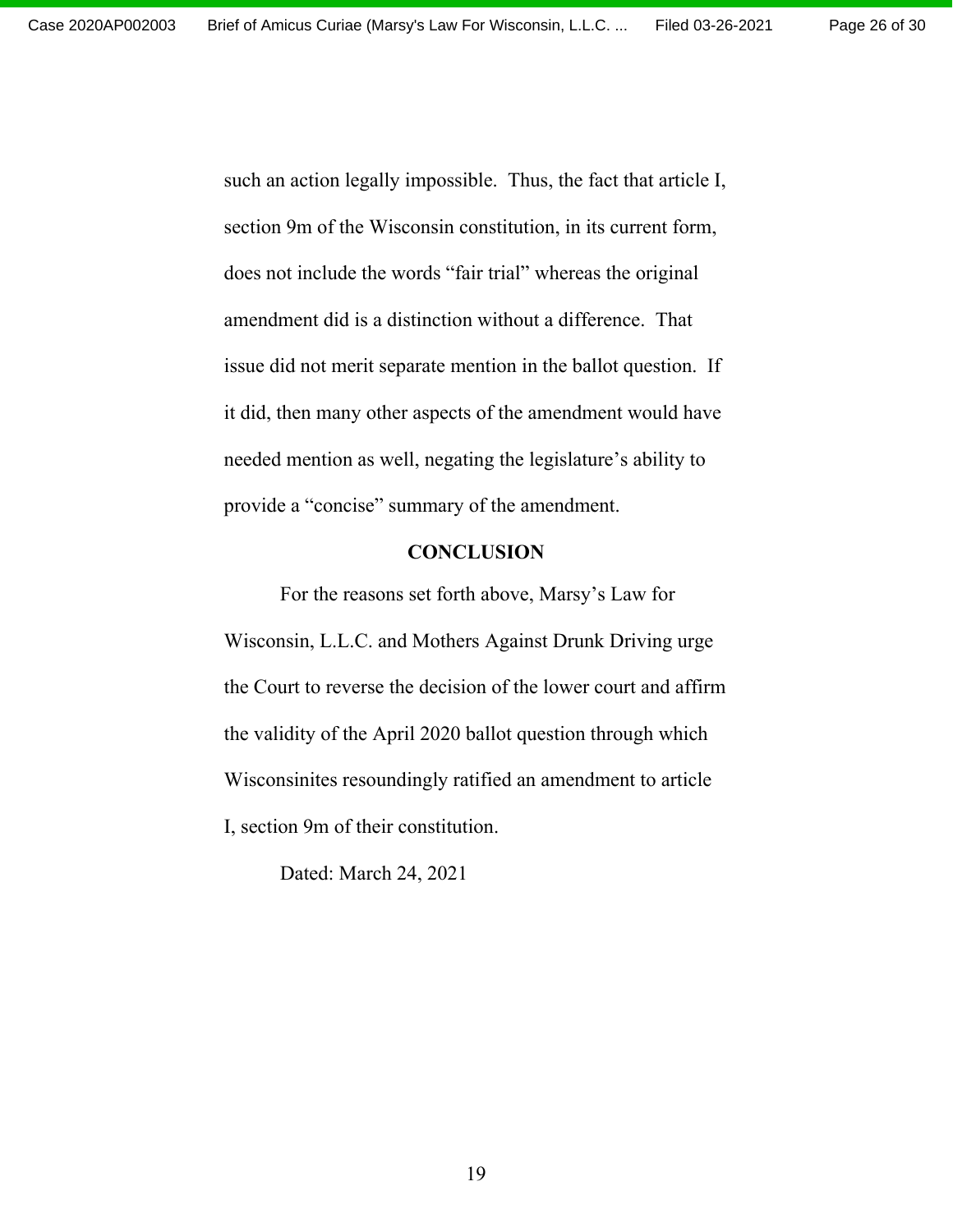Respectfully submitted:

By: *s/Kendall W.Harrison* Mike B. Wittenwyler, State Bar No. 1025895 Kendall W. Harrison, State Bar No. 1023438 Maxted M. Lenz, State Bar No. 1104692 Godfrey & Kahn, S.C. 1 East Main St., Suite 500 Madison, WI 53703 (608) 257-3911 mwittenw@gklaw.com kharrison@gklaw.com mlenz@gklaw.com

> *Attorneys for Non-Parties Marsy's Law For Wisconsin, L.L.C. and Mothers Against Drunk Driving*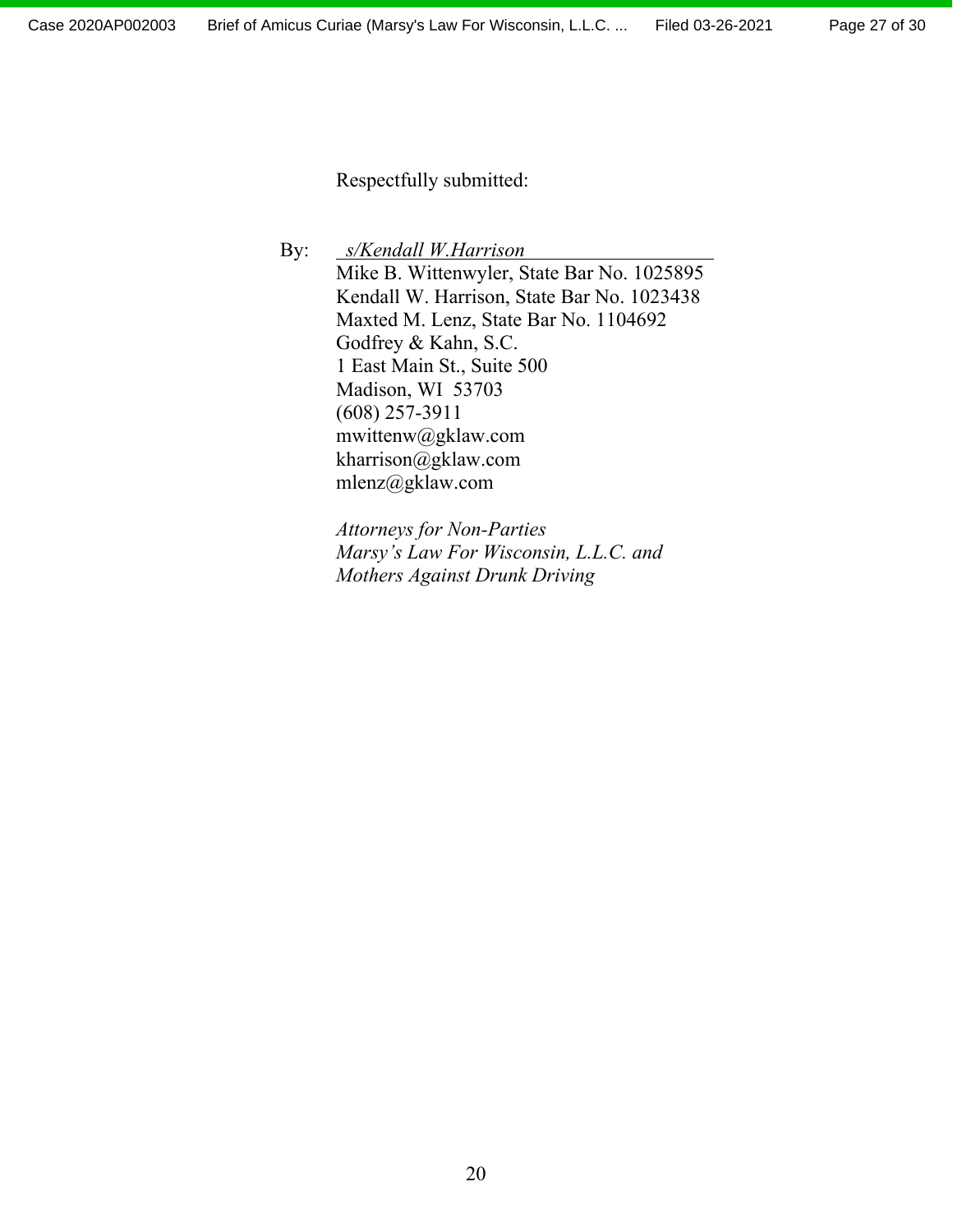### **CERTIFICATION**

I hereby certify that this brief conforms to the

requirements of Wis. Stat. §§ 809.19(8)(b) and (c), for a brief

produced with a proportional font. The length of this brief is

2,971 words.

Dated this 24<sup>th</sup> day of March, 2021.

 *s/Kendall W. Harrison*  Kendall W. Harrison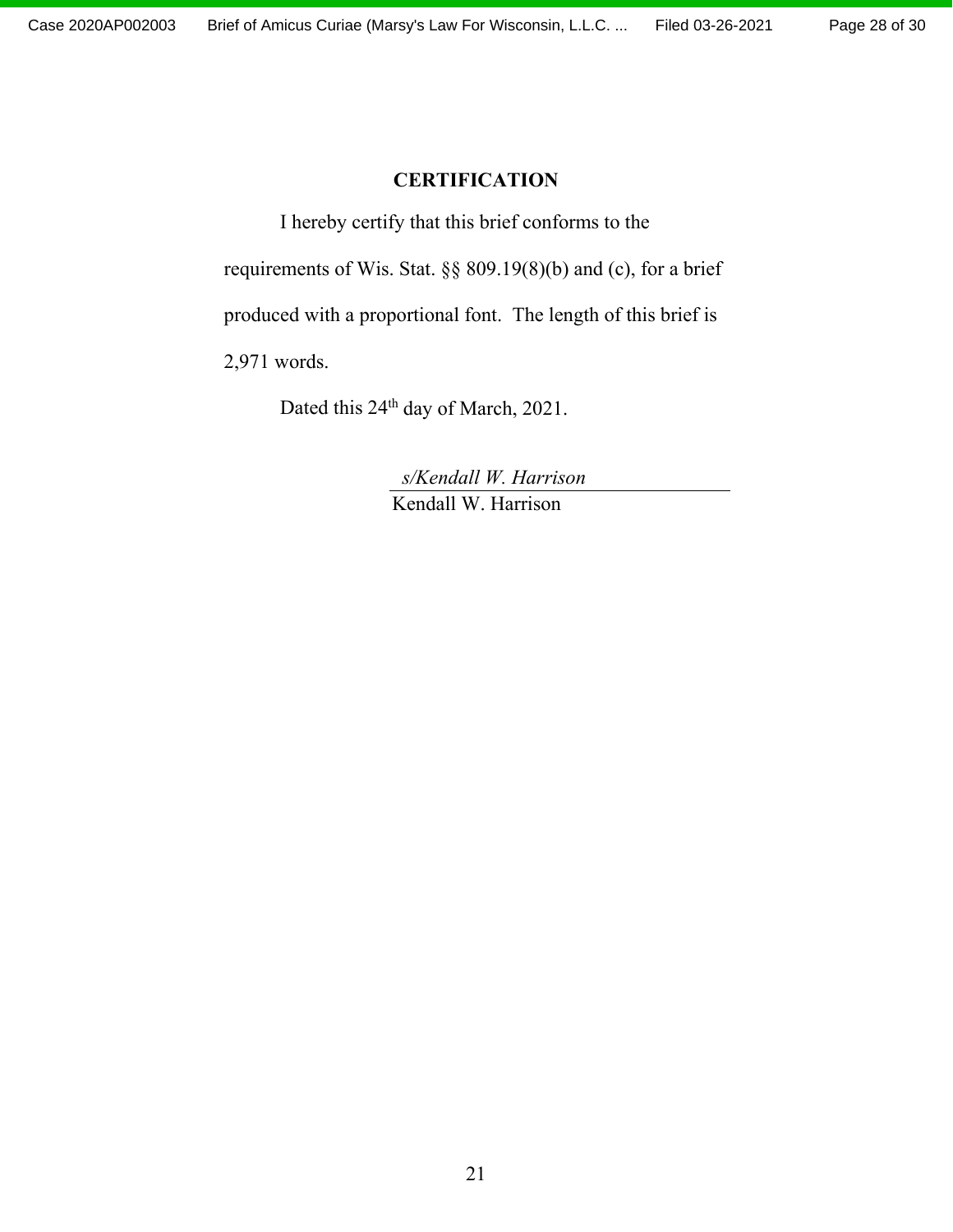### **CERTIFICATION OF COMPLIANCE WITH RULE 809.19(12)**

I hereby certify that:

I have submitted an electronic copy of this brief, which complies with the requirements of Wis. Stat. § 809.19(12). I further certify that:

This electronic brief is identical in content and format to the printed form of the brief filed as of this date.

A copy of this certificate has been served with the paper copies of this brief filed with the Court and served on all opposing parties.

Dated this 24th day of March, 2021.

 *s/Kendall W. Harrison*  Kendall W. Harrison